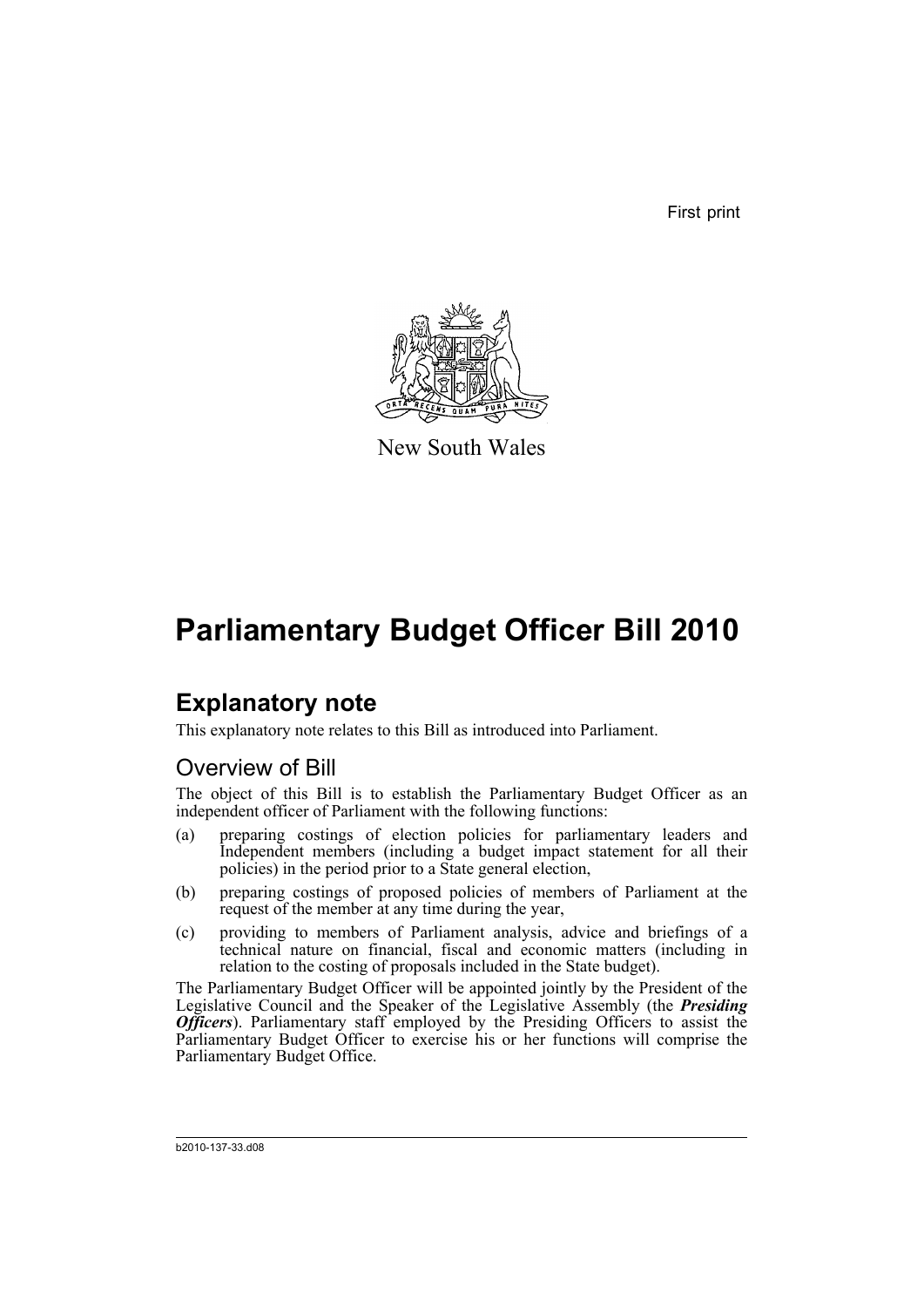Explanatory note

The Bill also repeals the *Charter of Budget Honesty (Election Promises Costing) Act 2006* as a result of the inclusion in Part 4 of the proposed Act of the provisions relating to costing of election promises.

# Outline of provisions

# **Part 1 Preliminary**

**Clause 1** sets out the name (also called the short title) of the proposed Act.

**Clause 2** provides for the commencement of the proposed Act. The provisions relating to the establishment of the Parliamentary Budget Officer commence on assent but the provisions relating to election and other costings do not commence until 25 January 2011.

**Clause 3** defines certain words and expressions used in the proposed Act. A *parliamentary leader* means any of the following:

- (a) the Premier,
- (b) the Leader of the Opposition,
- (c) a member of Parliament who is the recognised parliamentary leader of a registered party (other than a party, and any coalition party, whose parliamentary leader is the Premier or the Leader of the Opposition),
- (d) a member of Parliament who is not an endorsed candidate of any registered party.

**Clause 4** provides that the Presiding Officers are to act and decide matters jointly for the purposes of the proposed Act. If the Presiding Officers are from the same registered party (or registered parties that are coalition parties), they must act and decide matters jointly with a deputy Presiding Officer who is from a different registered party.

# **Part 2 Parliamentary Budget Officer**

**Clause 5** establishes the position of Parliamentary Budget Officer as an independent officer of Parliament.

**Clause 6** provides for the appointment of the Parliamentary Budget Officer by the Presiding Officers. The person is to be selected from a list of at least 2 persons recommended by a panel comprising the Ombudsman, the Information Commissioner and the Chairperson of the Independent Pricing and Regulatory Tribunal.

**Clause 7** provides that the Parliamentary Budget Officer is to hold office for a period of not less than 4 years and not greater than  $\overline{9}$  years. A person can be re-appointed but cannot hold the office for a total period of more than 9 years. The first person appointed as the Parliamentary Budget Officer is to be appointed for a period of 9 years and is not eligible for re-appointment.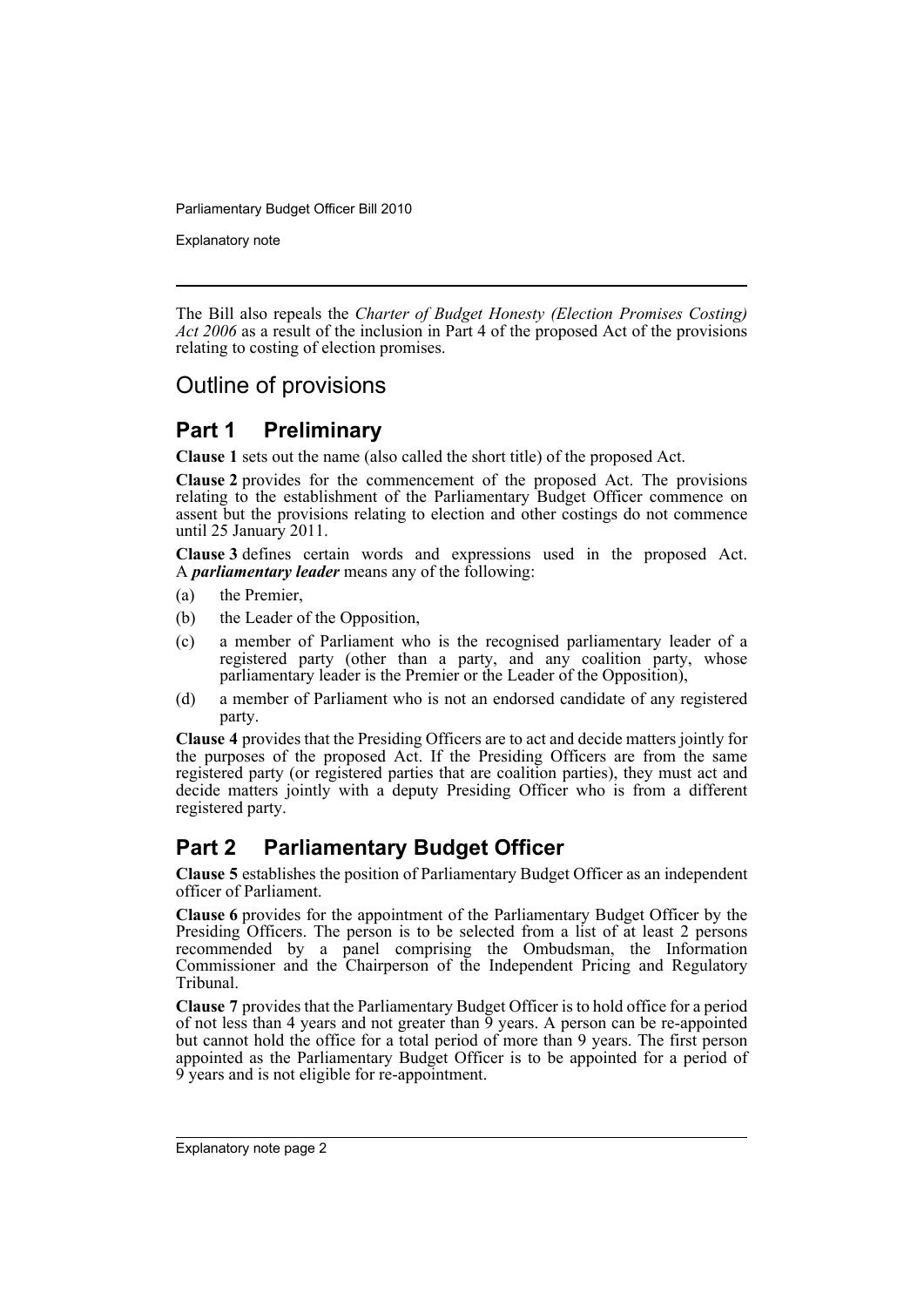Explanatory note

**Clause 8** enables the Presiding Officers to appoint an acting Parliamentary Budget Officer during the absence, or a vacancy in the office, of the Parliamentary Budget Officer.

**Clause 9** sets out the circumstances in which the office of the Parliamentary Budget Officer becomes vacant. The Parliamentary Budget Officer cannot be removed from office by the Presiding Officers except for misbehaviour, incapacity or incompetence.

**Clause 10** provides that the Parliamentary Budget Officer is to be paid remuneration in accordance with the *Statutory and Other Offices Remuneration Act 1975*.

**Clause 11** authorises the Presiding Officers to employ staff to assist the Parliamentary Budget Officer to exercise his or her functions, which will comprise the Parliamentary Budget Office. Directions to staff in relation to the exercise of functions of the Parliamentary Budget Officer may only be given by that Officer. The Parliamentary Budget Officer may also engage consultants.

# **Part 3 Functions**

**Clause 12** confers on the Parliamentary Budget Officer the functions relating to the preparation of election policy costings under proposed Part 4.

**Clause 13** authorises the Parliamentary Budget Officer to also, at the request of any member of Parliament, prepare a costing of a proposed policy of the member, and provide any analysis, advice or briefings of a technical nature on financial, fiscal and economic matters (including in relation to the costing of proposals included in the State budget). The functions of the Parliamentary Budget Officer do not extend to providing any analysis, advice or briefings to committees of Parliament or developing policy proposals on behalf of members of Parliament.

**Clause 14** requires the Parliamentary Budget Officer to prepare an operational plan that includes the objectives of the Officer in exercising his or her functions, a broad outline of the strategies of the Officer to achieve those objectives and a schedule of the activities that the Officer proposes to undertake. A draft operational plan must be provided to the Presiding Officers, who are to approve the draft plan or request changes to the draft plan. The plan and any variation are required to be tabled in Parliament. The Parliamentary Budget Officer must take the operational plan into account in exercising his or her functions.

**Clause 15** requires the Parliamentary Budget Officer to provide an annual report to a committee of the Legislative Assembly and a committee of the Legislative Council designated by the Presiding Officers.

**Clause 16** enables the Parliamentary Budget Officer to request information from the head of any Government agency to assist the Officer in the preparation of a costing of an election or other policy under the proposed Act. The head of the Government agency must respond to such a request within 10 business days (or such other period as is agreed between the head of the agency and the Parliamentary Budget Officer), but is not required to provide information if for the purposes of the *Government*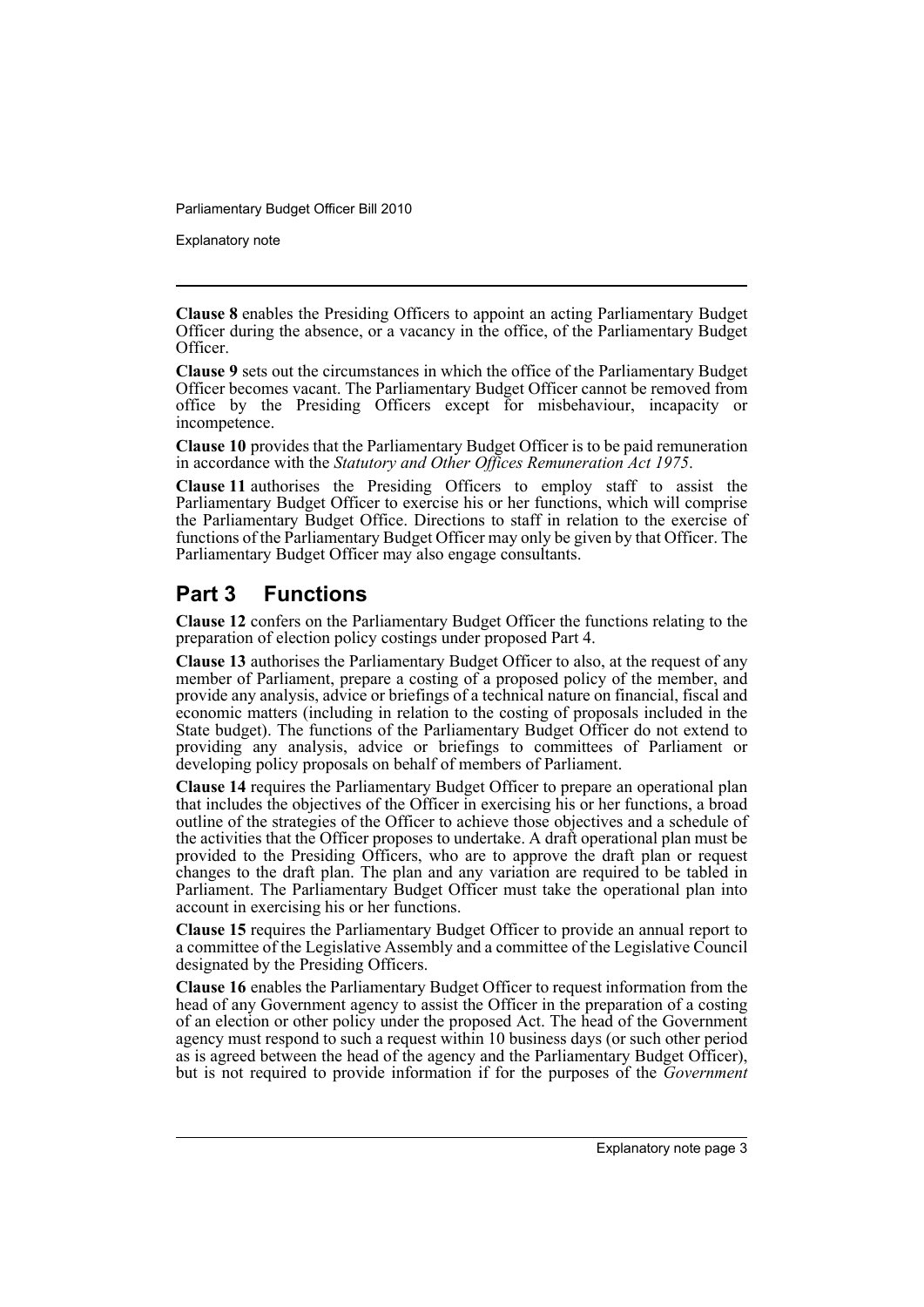Explanatory note

*Information (Public Access) Act 2009* there is an overriding public interest against the disclosure of the information or access to the information would otherwise be denied under that Act.

**Clause 17** makes it an offence for the Parliamentary Budget Officer, or any member of staff of the Parliamentary Budget Office, to disclose certain information or documents provided to the Officer, or prepared by the Officer, for the purposes of costings under the proposed Act (maximum penalty: 50 penalty units).

# **Part 4 Election policy costings**

### **Division 1 Requests for election policy costings**

**Clause 18** provides that a parliamentary leader (including an Independent member of Parliament) may request the Parliamentary Budget Officer to prepare costings of policies that are announced or proposed for implementation after the next State general election. A parliamentary leader may make an election costing request in relation to a policy publicly announced or proposed by that leader or in relation to a policy of another parliamentary leader.

**Clause 19** allows costing requests to be made during the period from the day on which the last State budget before the election is presented to Parliament until the State general election. For the State general election due to be held on 26 March 2011, costing requests may be made from 25 January 2011.

**Clause 20** provides that a costing request may be withdrawn at any time before the costing is provided by the Parliamentary Budget Officer.

### **Division 2 Parliamentary Budget Officer to prepare costings of election policies**

**Clause 21** requires the Parliamentary Budget Officer to provide an election policy costing as soon as possible after receiving a request from a parliamentary leader. A parliamentary leader will be required to notify the Parliamentary Budget Officer of the public announcement by that leader of policies that have been costed by the Officer.

**Clause 22** enables a parliamentary leader to publicly release election policy costings provided to the leader by the Parliamentary Budget Officer. The Parliamentary Budget Officer will be required to publicly release an election policy costing once the parliamentary leader who made the costing request has notified the Officer that the policy has been publicly announced. If the Parliamentary Budget Officer considers that an election policy costing provided by the Officer has been publicly misrepresented, the Officer may issue a public statement to correct the misrepresentation.

**Clause 23** requires the Parliamentary Budget Officer to prepare a separate budget impact statement for the respective policies of each parliamentary leader that have been costed under the proposed Part. A budget impact statement will show a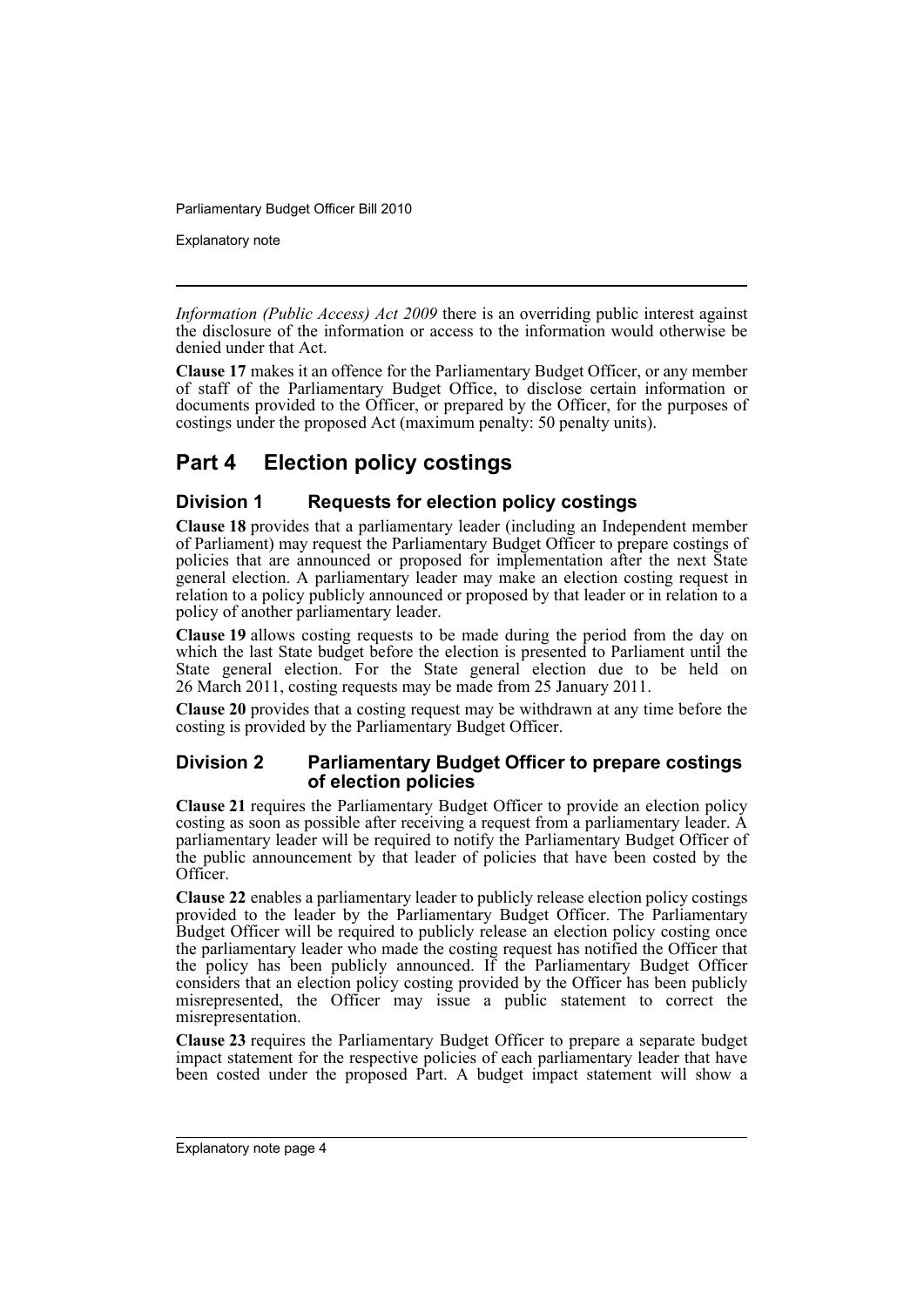Explanatory note

summary of the assessed financial impact of each costed policy and the total net financial impact of all costed policies on the current year's State budget and on the following 3 financial years. Two weeks before a State general election, the Parliamentary Budget Officer is to provide a draft budget impact statement to each parliamentary leader in relation to his or her respective policies. Within 48 hours of being provided with a draft budget impact statement, a parliamentary leader may notify the Parliamentary Budget Officer of the final list of costed policies for inclusion in the budget impact statement. The Parliamentary Budget Officer is to revise the statements in accordance with any notification and publicly release those final statements 5 days before the State general election.

### **Division 3 General election costing provisions**

**Clause 24** provides that the Secretary of the Treasury is to publicly release, on the release of the half-yearly budget review prior to the State general election, a statement of the amount of uncommitted funds that are available to meet any future expenditure commitments for the General Government Sector during the current year's State budget and during the following 3 financial years.

**Clause 25** authorises the Parliamentary Budget Officer to issue guidelines for the purposes of the making of election costing requests and the preparation of election policy costings and budget impact statements.

**Clause 26** enables the Parliamentary Budget Officer to revise election policy costings and budget impact statements to correct any errors.

**Clause 27** authorises a parliamentary leader to nominate, in writing to the Parliamentary Budget Officer, a person to exercise the parliamentary leader's functions under the proposed Part.

## **Part 5 Miscellaneous**

**Clause 28** provides that offences under the proposed Act may be dealt with summarily before the Local Court.

**Clause 29** enables the Governor to make regulations for the purposes of the proposed Act.

**Clause 30** provides for the review of the proposed Act in 5 years.

**Clause 31** repeals the *Charter of Budget Honesty (Election Promises Costing) Act 2006*.

# **Schedule 1 Amendment of other Acts**

**Schedule 1.1** makes a consequential amendment to the *Government Information (Public Access) Act 2009* to provide that there is a conclusive presumption of an overriding public interest against disclosure of confidential information relating to election policy and other costings.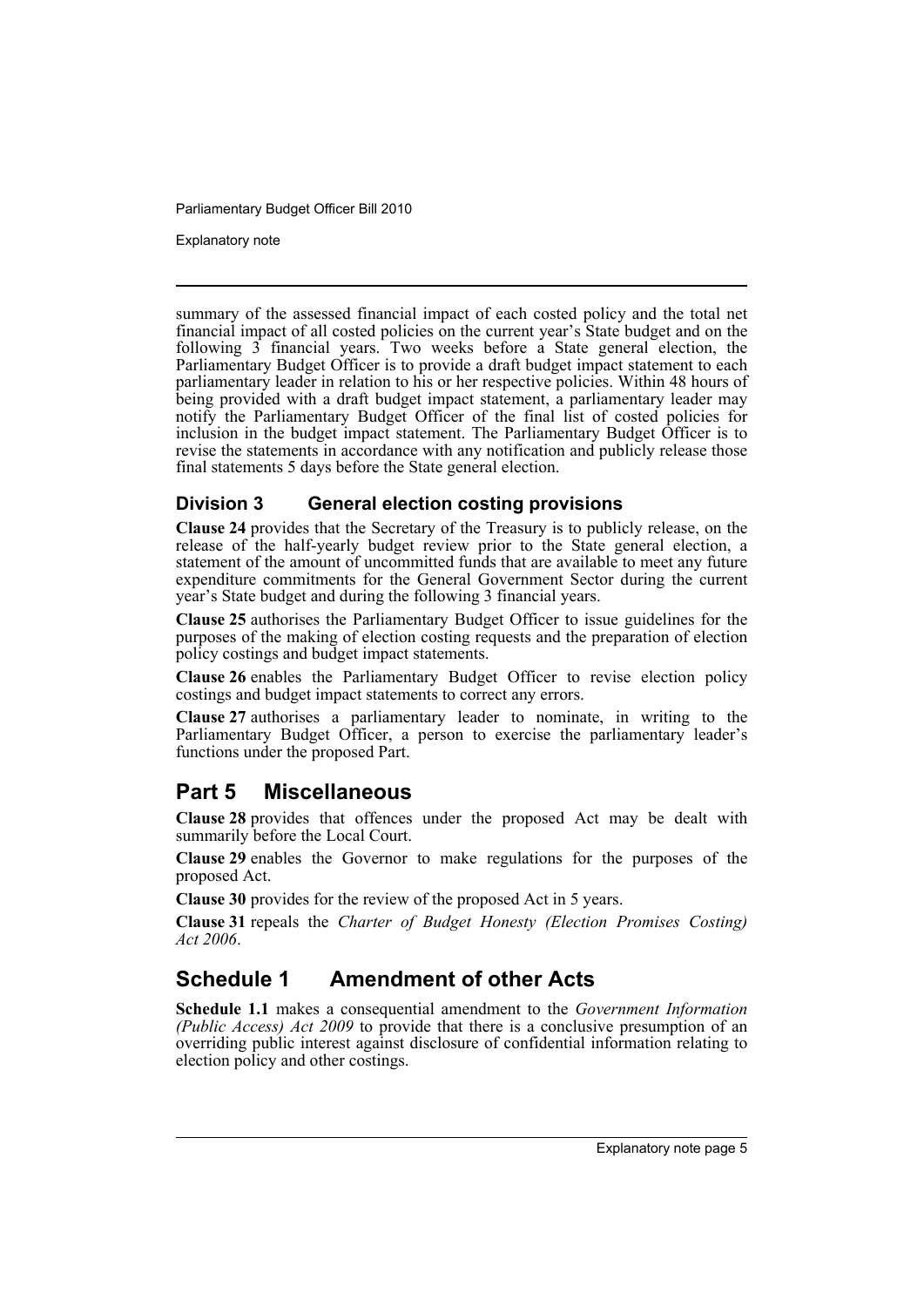Explanatory note

**Schedule 1.2** makes a consequential amendment to the *Statutory and Other Offices Remuneration Act 1975* to provide that the Statutory and Other Offices Remuneration Tribunal is to determine the remuneration of the Parliamentary Budget Officer.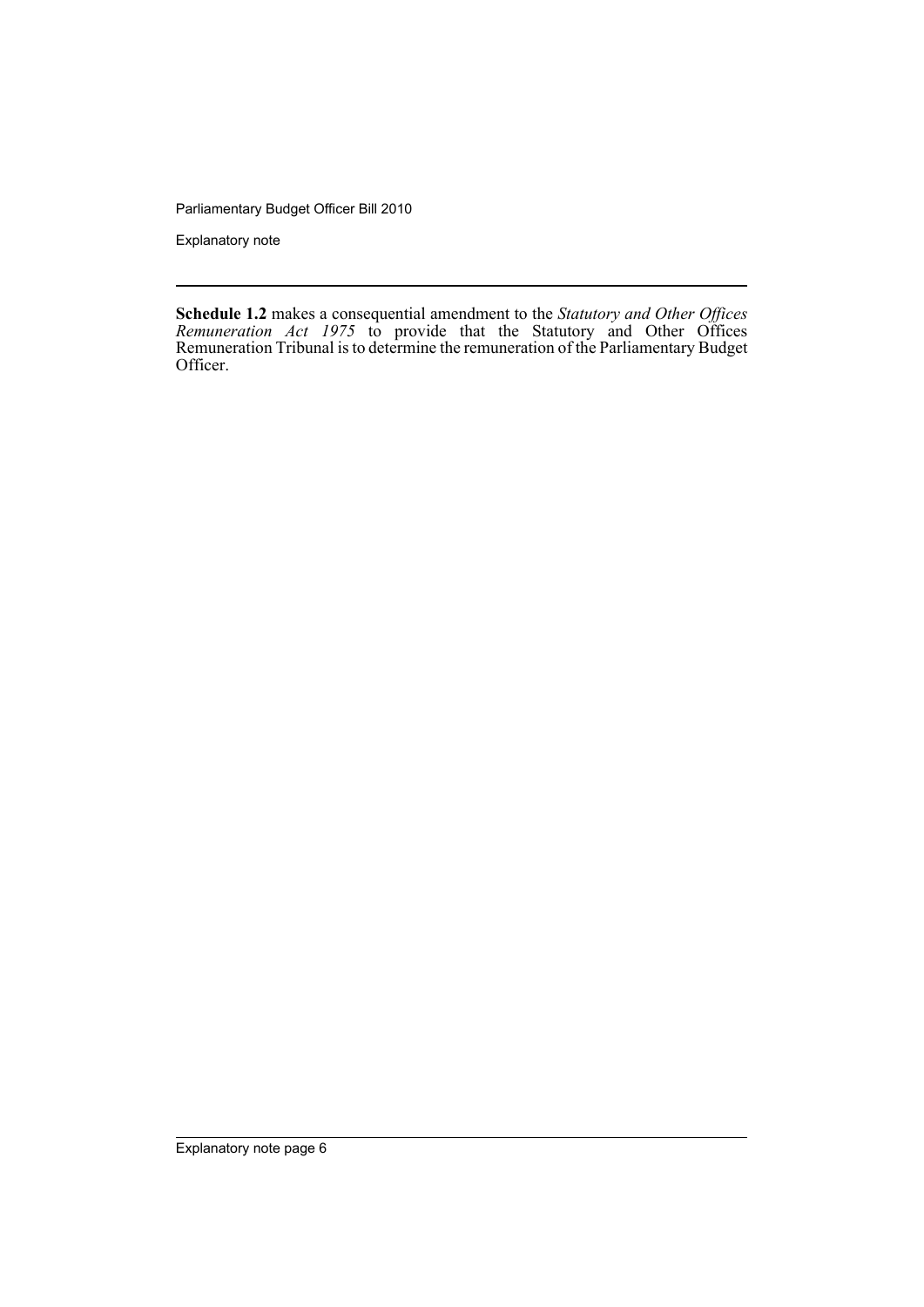First print



New South Wales

# **Parliamentary Budget Officer Bill 2010**

# **Contents**

|        |    |                                                                           | Page |
|--------|----|---------------------------------------------------------------------------|------|
| Part 1 |    | <b>Preliminary</b>                                                        |      |
|        |    | Name of Act                                                               | 2    |
|        | 2  | Commencement                                                              | 2    |
|        | 3  | Definitions                                                               | 2    |
|        | 4  | <b>Presiding Officers</b>                                                 | 3    |
| Part 2 |    | <b>Parliamentary Budget Officer</b>                                       |      |
|        | 5  | Establishment of position of Parliamentary Budget Officer                 | 4    |
|        | 6  | Appointment of Parliamentary Budget Officer                               | 4    |
|        | 7  | Term of office of Parliamentary Budget Officer                            | 4    |
|        | 8  | <b>Acting Parliamentary Budget Officer</b>                                | 5    |
|        | 9  | Vacancy in office of Parliamentary Budget Officer                         | 5    |
|        | 10 | Remuneration of Parliamentary Budget Officer                              | 6    |
|        | 11 | Employment of staff and consultants-Parliamentary<br><b>Budget Office</b> | 6    |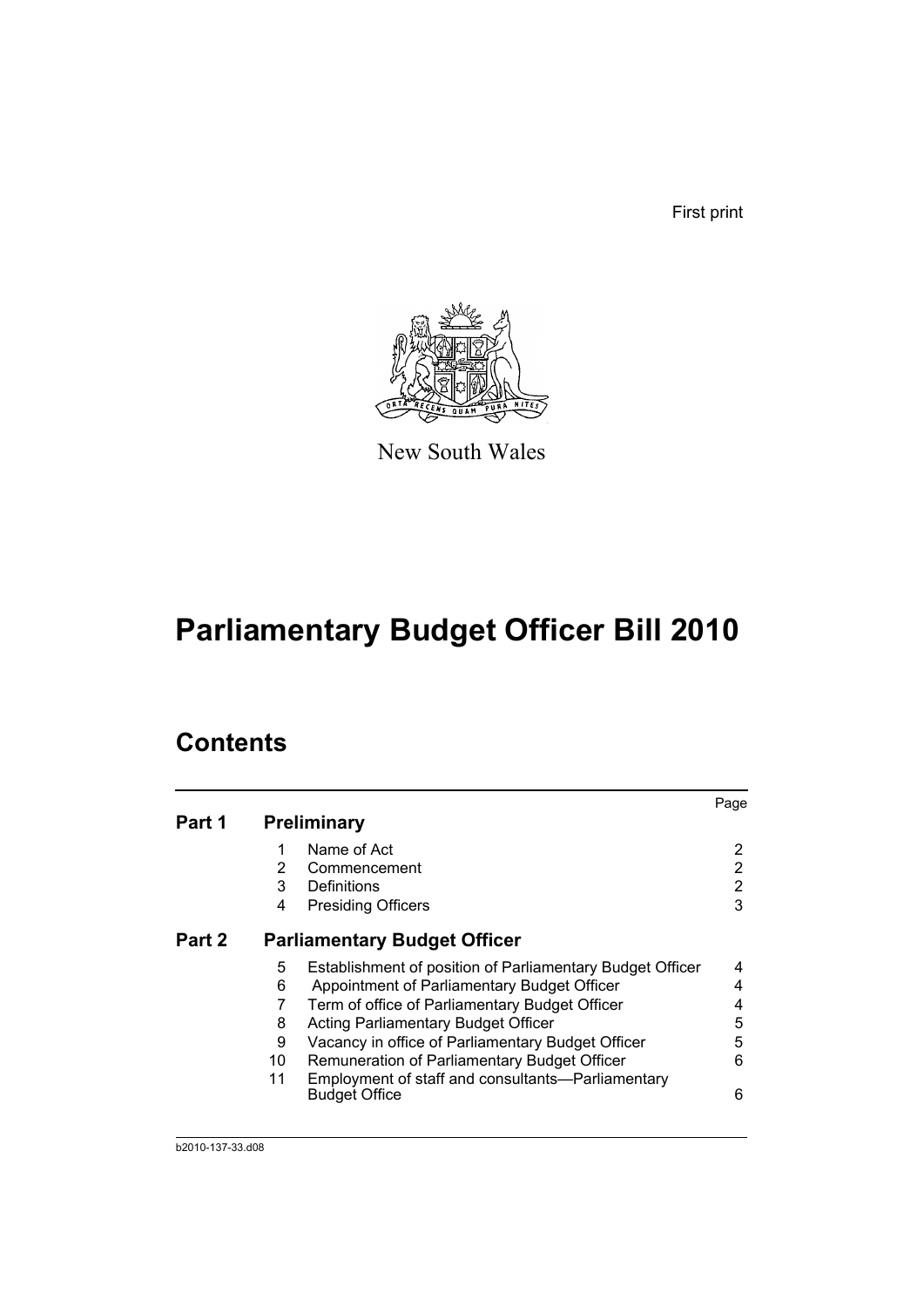Contents

|                   |                   |                      |                                                                                                                   | Page            |
|-------------------|-------------------|----------------------|-------------------------------------------------------------------------------------------------------------------|-----------------|
| Part 3            |                   | <b>Functions</b>     |                                                                                                                   |                 |
|                   | 12                |                      | Functions relating to costings of election promises                                                               | 7               |
|                   | 13                |                      | Functions relating to advice etc to members of Parliament                                                         | $\overline{7}$  |
|                   | 14                | Operational plan     |                                                                                                                   | $\overline{7}$  |
|                   | 15                |                      | Report of the Parliamentary Budget Officer to designated<br>parliamentary committees and monitoring by committees | 8               |
|                   | 16                |                      | Parliamentary Budget Officer to have access to                                                                    |                 |
|                   |                   |                      | Government agencies                                                                                               | 8               |
|                   | 17                |                      | Confidentiality of information or documents relating to<br>election policy and other costings                     | 9               |
| Part 4            |                   |                      | <b>Election policy costings</b>                                                                                   |                 |
|                   | <b>Division 1</b> |                      | <b>Requests for election policy costings</b>                                                                      |                 |
|                   | 18                | leaders              | Request for election policy costings by parliamentary                                                             | 11              |
|                   | 19                |                      | Period during which election policy costings may be                                                               |                 |
|                   |                   | requested            |                                                                                                                   | 11              |
|                   | 20                |                      | Withdrawal of election costing requests                                                                           | 12 <sub>2</sub> |
|                   |                   | <b>Division 2</b>    | <b>Parliamentary Budget Officer to prepare</b><br>costings of election policies                                   |                 |
|                   | 21                | election policies    | Parliamentary Budget Officer to prepare costings of                                                               | 12 <sup>2</sup> |
|                   | 22                |                      | Public release of election policy costings                                                                        | 12 <sup>2</sup> |
|                   | 23                |                      | Budget impact statements for all costed policies                                                                  | 13              |
|                   |                   | <b>Division 3</b>    | <b>General election costing provisions</b>                                                                        |                 |
|                   | 24                |                      | Pre-election statement of uncommitted State funds                                                                 | 13              |
|                   | 25                |                      | Parliamentary Budget Officer guidelines                                                                           | 14              |
|                   | 26                |                      | Revision of election policy costings and budget impact<br>statements to correct any errors                        | 14              |
|                   | 27                |                      | Nominee may act for parliamentary leader                                                                          | 14              |
| Part 5            |                   | <b>Miscellaneous</b> |                                                                                                                   |                 |
|                   | 28                |                      | Nature of proceedings for offences                                                                                | 15              |
|                   | 29                | Regulations          |                                                                                                                   | 15              |
|                   | 30                | <b>Review of Act</b> |                                                                                                                   | 15              |
|                   | 31                |                      | Repeal of Charter of Budget Honesty (Election Promises<br>Costing) Act 2006 No 89                                 | 15              |
| <b>Schedule 1</b> |                   |                      | <b>Amendment of other Acts</b>                                                                                    | 16              |
|                   |                   |                      |                                                                                                                   |                 |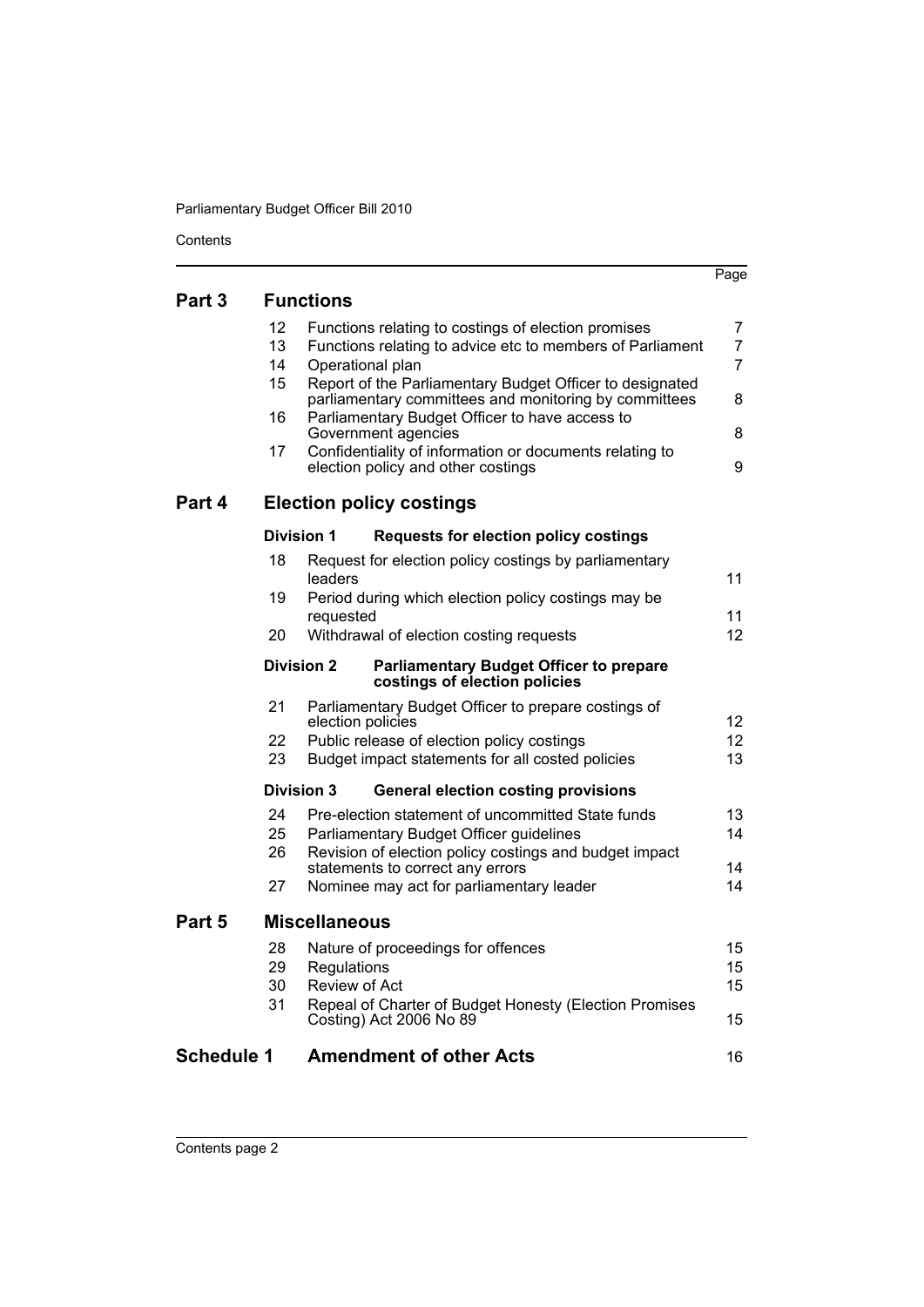

New South Wales

# **Parliamentary Budget Officer Bill 2010**

No , 2010

### **A Bill for**

An Act to establish and confer functions on the Parliamentary Budget Officer as an independent officer of Parliament; to provide for costings of election promises by that Officer; to repeal the *Charter of Budget Honesty (Election Promises Costing) Act 2006*; and for other purposes.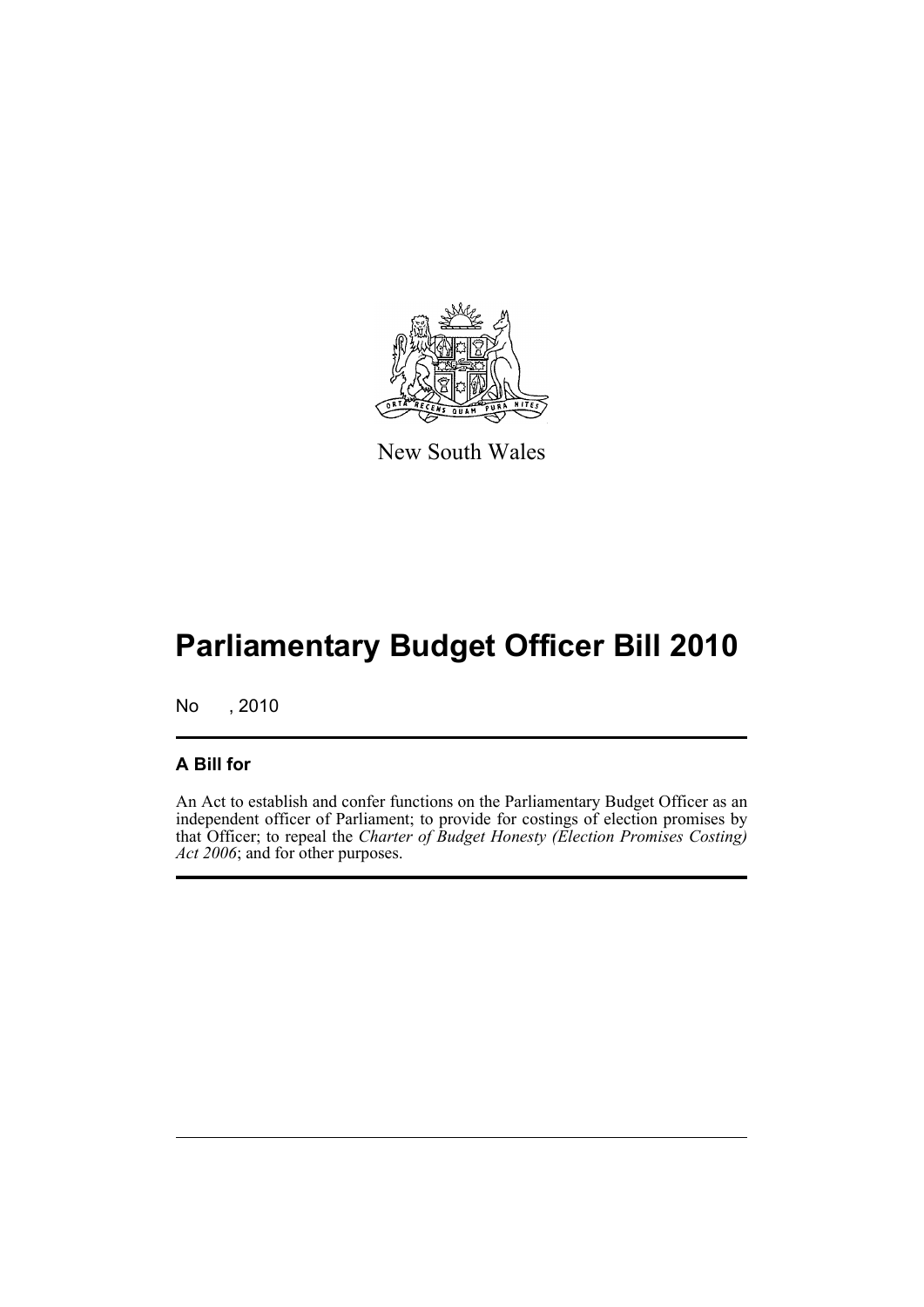### Clause 1 Parliamentary Budget Officer Bill 2010

Part 1 Preliminary

<span id="page-9-3"></span><span id="page-9-2"></span><span id="page-9-1"></span><span id="page-9-0"></span>

|              |     |                                                                | The Legislature of New South Wales enacts:                                                                                                                                                                                      | 1                    |
|--------------|-----|----------------------------------------------------------------|---------------------------------------------------------------------------------------------------------------------------------------------------------------------------------------------------------------------------------|----------------------|
| Part 1       |     |                                                                | <b>Preliminary</b>                                                                                                                                                                                                              | 2                    |
| 1            |     | <b>Name of Act</b>                                             |                                                                                                                                                                                                                                 | 3                    |
|              |     | This Act is the <i>Parliamentary Budget Officer Act 2010</i> . |                                                                                                                                                                                                                                 |                      |
| $\mathbf{2}$ |     | <b>Commencement</b>                                            |                                                                                                                                                                                                                                 | 5                    |
|              | (1) | Act.                                                           | Parts 1 and 2 and Schedule 1.2 commence on the date of assent to this                                                                                                                                                           | 6<br>7               |
|              | (2) |                                                                | The remainder of this Act commences on 25 January 2011.                                                                                                                                                                         | 8                    |
| 3            |     | <b>Definitions</b>                                             |                                                                                                                                                                                                                                 | 9                    |
|              | (1) |                                                                | In this Act:                                                                                                                                                                                                                    | 10                   |
|              |     |                                                                | election costing request means a request made under Division 1 of<br>Part 4 to the Parliamentary Budget Officer for the preparation of an<br>election policy costing.                                                           | 11<br>12<br>13       |
|              |     |                                                                | <i>election policy costing</i> means a costing of a publicly announced or<br>proposed policy prepared by the Parliamentary Budget Officer under<br>Division $2$ of Part 4.                                                      | 14<br>15<br>16       |
|              |     |                                                                | <i>function</i> includes a power, authority or duty, and <i>exercise</i> a function<br>includes perform a duty.                                                                                                                 | 17<br>18             |
|              |     |                                                                | <b>Parliamentary Budget Officer means the Parliamentary Budget Officer</b><br>appointed by the Presiding Officers under section 6.                                                                                              | 19<br>20             |
|              |     |                                                                | <i>parliamentary leader</i> means any of the following:                                                                                                                                                                         | 21                   |
|              |     | (a)                                                            | the Premier,                                                                                                                                                                                                                    | 22                   |
|              |     | (b)                                                            | the Leader of the Opposition,                                                                                                                                                                                                   | 23                   |
|              |     | (c)                                                            | a member of Parliament who is the recognised parliamentary<br>leader of a registered party (other than a party, and any coalition<br>party, whose parliamentary leader is the Premier or Leader of the<br>Opposition),          | 24<br>25<br>26<br>27 |
|              |     | (d)                                                            | a member of Parliament who was not an endorsed candidate of<br>any registered party when last elected to Parliament and who is<br>not being endorsed by any registered party for the next State<br>general election.            | 28<br>29<br>30<br>31 |
|              |     |                                                                | <i>pre-election half-yearly budget review</i> means the last half-yearly<br>review publicly released by the Treasurer before a State general election<br>under section $8(3)$ of the <i>Public Finance and Audit Act 1983</i> . | 32<br>33<br>34       |
|              |     |                                                                | <b>Presiding Officers</b> means (subject to section 4) the President of the<br>Legislative Council and Speaker of the Legislative Assembly.                                                                                     | 35<br>36             |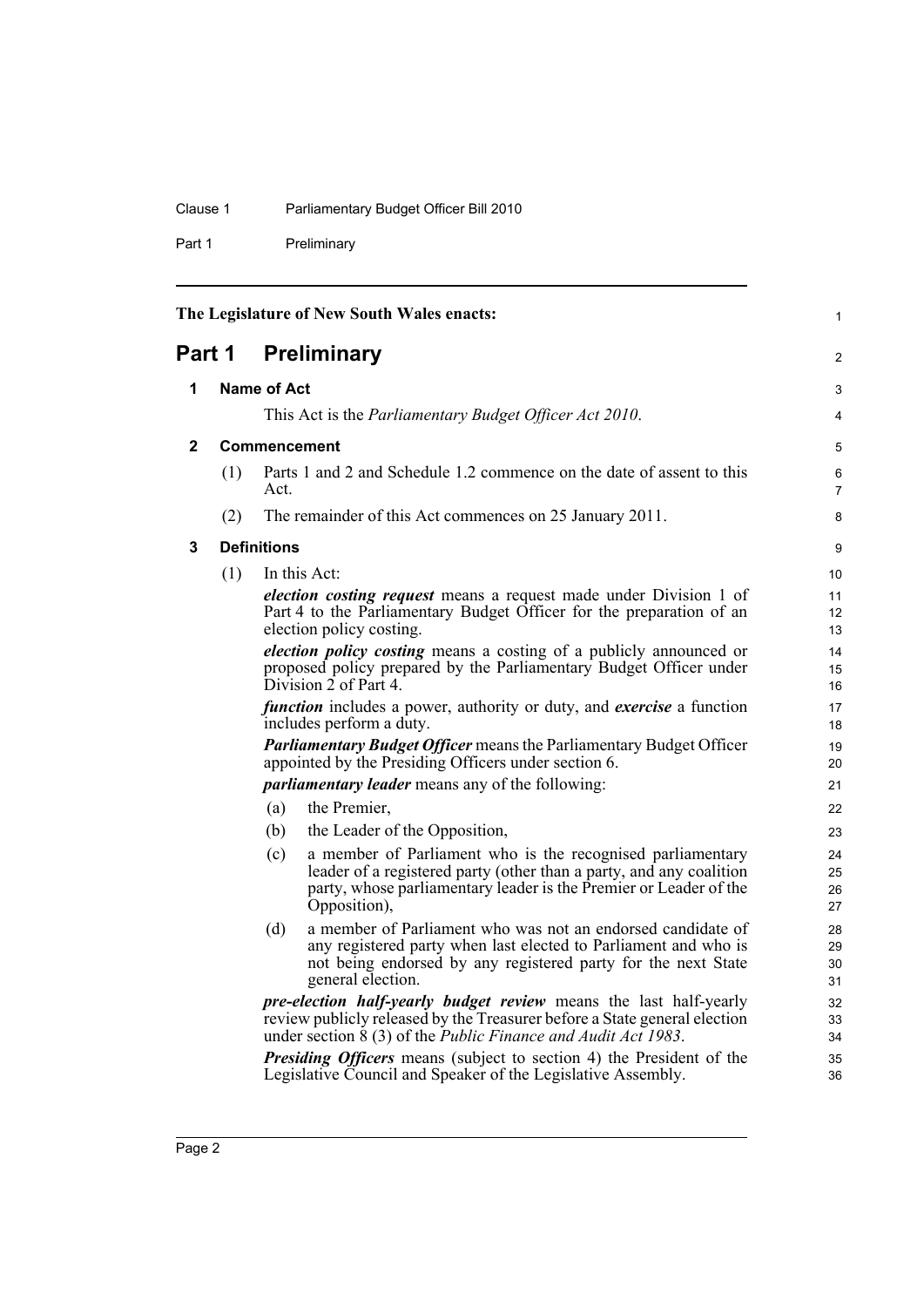Parliamentary Budget Officer Bill 2010 Clause 4

Preliminary **Preliminary Part 1** 

*registered party* means a party registered under Part 4A of the *Parliamentary Electorates and Elections Act 1912*.

- (2) If a registered party that is represented in Parliament by 2 or more members of Parliament does not have a recognised parliamentary leader, one of those members who is nominated by the other members is taken to be the recognised parliamentary leader of that registered party for the purposes of this Act. Any such nomination is to be made by notice in writing to the Parliamentary Budget Officer.
- (3) For the purposes of this Act, the date a State general election is due to be held is the day fixed for taking the poll at a general election of members of the Legislative Assembly.
- (4) A reference in this Act to a member of Parliament includes, during the period that the Legislative Assembly is dissolved or has expired, a reference to a person who was a member of Parliament immediately before that dissolution or expiry.
- (5) Notes included in this Act do not form part of this Act.

#### <span id="page-10-0"></span>**4 Presiding Officers**

- (1) If a provision of this Act requires or authorises the Presiding Officers to take any action or decide any matter, the provision is taken to require or authorise the Presiding Officers only to take the action jointly or decide the matter jointly.
- (2) If the Presiding Officers were both last elected to Parliament as the endorsed candidates of the same registered party (or registered parties that are coalition parties), any such action or decision may only be taken or decided jointly with a deputy Presiding Officer designated by those Presiding Officers who was last elected to Parliament as the endorsed candidate of another registered party.
- (3) A reference in subsection (2) to a deputy Presiding Officer includes a reference to an assistant Presiding Officer if all eligible deputy Presiding Officers are absent or acting as the Presiding Officer under the *Constitution Act 1902*.

**Note.** Sections 22G and 31A of the *Constitution Act 1902* provide that during the absence from NSW of the President or the Speaker, the Chair of Committees of the Legislative Council (who is also the Deputy President) or the Deputy Speaker of the Legislative Assembly act for the President or the Speaker respectively.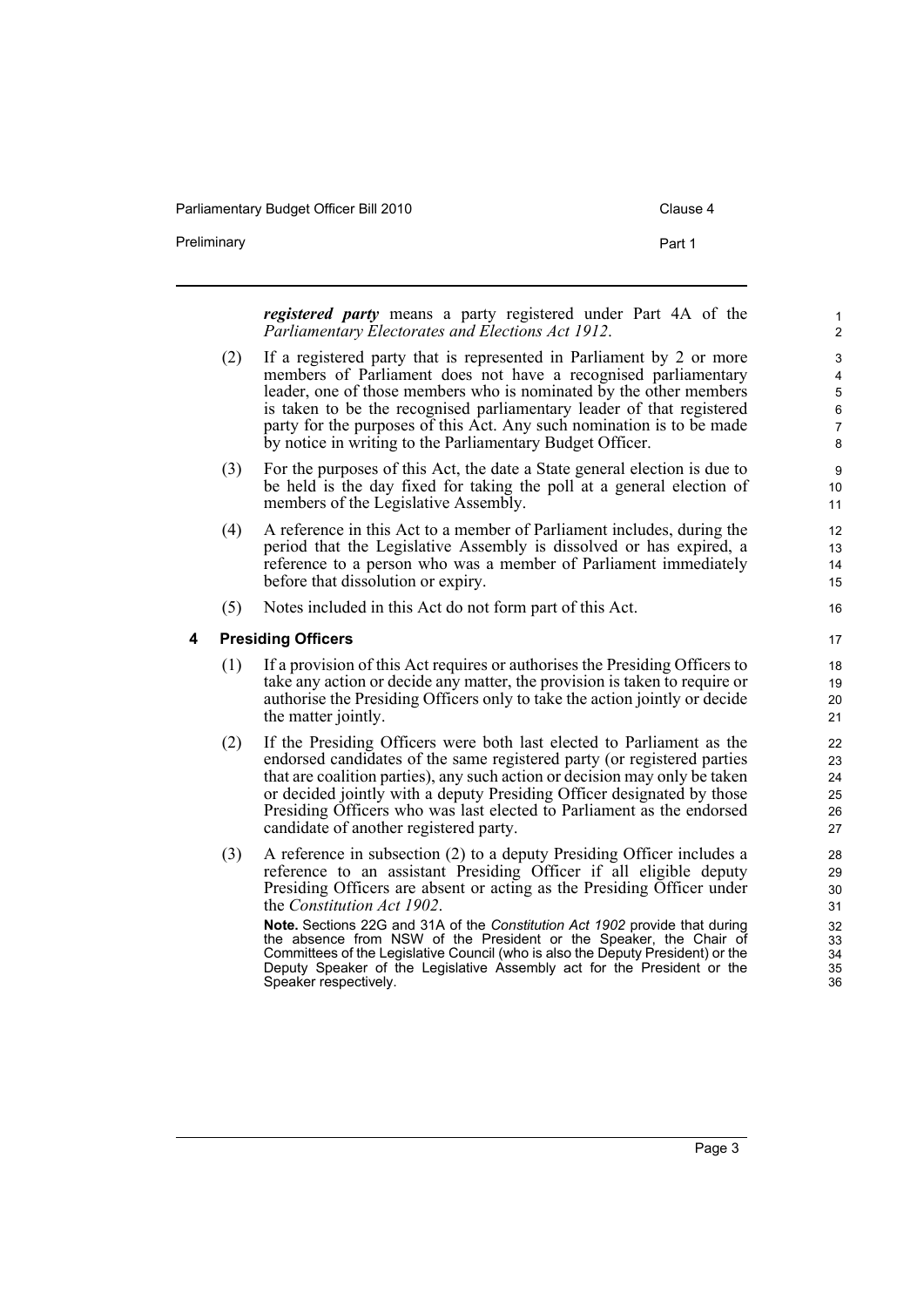Clause 5 Parliamentary Budget Officer Bill 2010

Part 2 **Parliamentary Budget Officer** 

# <span id="page-11-1"></span><span id="page-11-0"></span>**Part 2 Parliamentary Budget Officer**

#### **5 Establishment of position of Parliamentary Budget Officer**

(1) The position of Parliamentary Budget Officer is established as an independent officer of Parliament.

1

(2) The functions of the Parliamentary Budget officer are only those conferred by this or any other Act, and there are no implied rights, obligations or immunities arising from that officer being an independent officer of Parliament.

#### <span id="page-11-2"></span>**6 Appointment of Parliamentary Budget Officer**

- (1) The Presiding Officers may appoint a person as Parliamentary Budget Officer.
- (2) The person appointed as Parliamentary Budget Officer must be a person selected from a list of at least 2 persons recommended by a panel comprising:
	- (a) the Ombudsman, and
	- (b) the Information Commissioner, and
	- (c) the Chairperson of the Independent Pricing and Regulatory Tribunal.
- (3) If the Presiding Officers decline to appoint a person from a list of persons recommended by the panel, the panel is required to recommend a further list.
- (4) The Parliamentary Budget Officer is to be appointed on a full-time basis. The Parliamentary Budget Officer is not to engage in paid employment outside the duties of his or her office without the approval of the Presiding Officers.

#### <span id="page-11-3"></span>**7 Term of office of Parliamentary Budget Officer**

- (1) The Parliamentary Budget Officer holds office for the period of not less than 4 years and not greater than 9 years that is specified in his or her instrument of appointment.
- (2) The Parliamentary Budget Officer is eligible (if otherwise qualified) to be re-appointed.
- (3) A person cannot hold office as Parliamentary Budget Officer for a total period of more than 9 years.
- (4) Despite anything to the contrary in this section, the first person appointed as the Parliamentary Budget Officer is to be appointed for a period of 9 years, and is not eligible for re-appointment.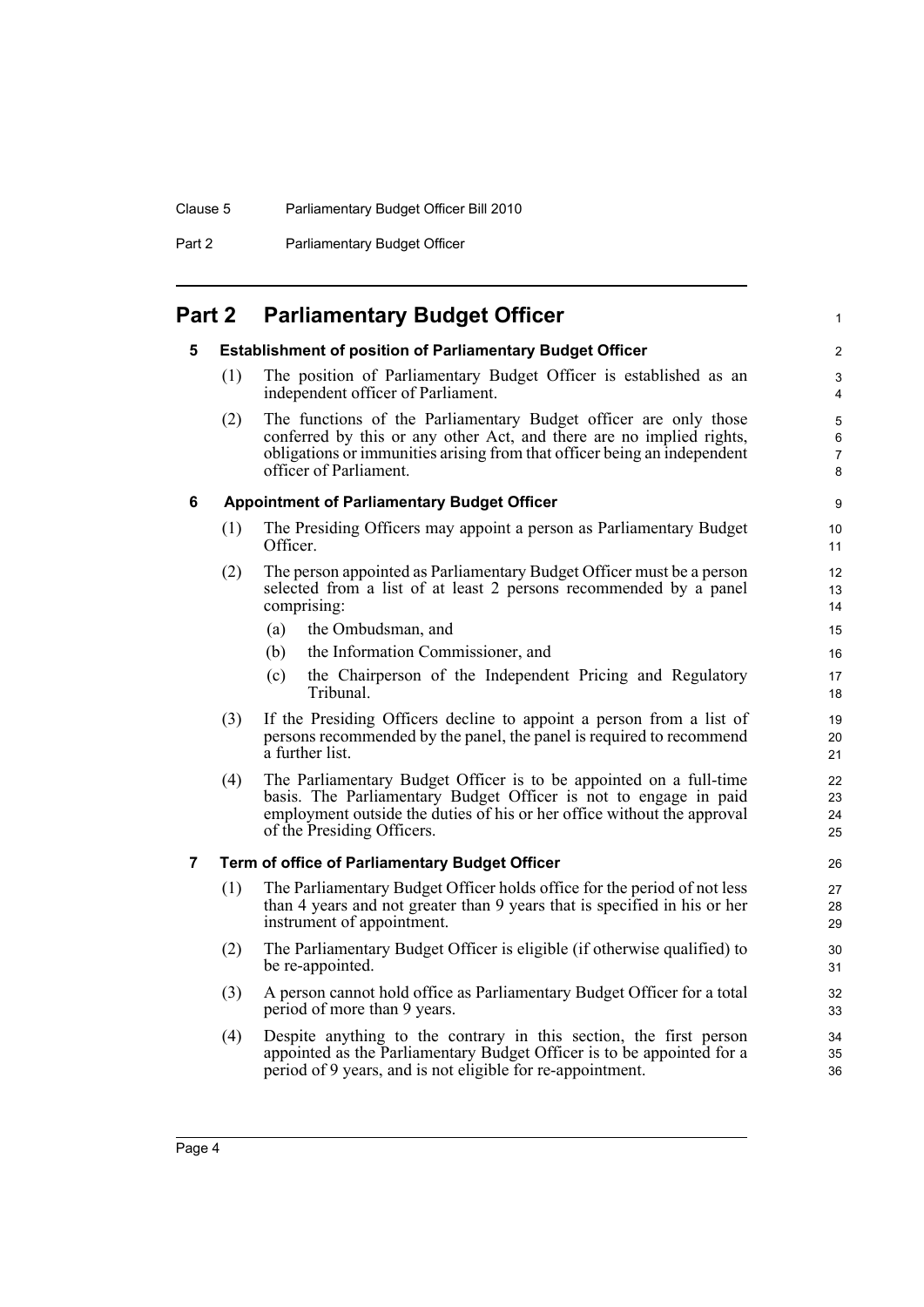| Parliamentary Budget Officer Bill 2010 | Clause 8 |
|----------------------------------------|----------|
|----------------------------------------|----------|

Parliamentary Budget Officer **Part 2 Part 2** 

#### <span id="page-12-1"></span><span id="page-12-0"></span>**8 Acting Parliamentary Budget Officer** (1) The Presiding Officers may, from time to time, appoint an acting Parliamentary Budget Officer during the absence, or a vacancy in the office, of the Parliamentary Budget Officer, and may at any time revoke any such appointment. (2) An acting Parliamentary Budget Officer has all the functions of the Parliamentary Budget Officer and is taken to be the Parliamentary Budget Officer. (3) A person appointed as the acting Parliamentary Budget Officer must be a member of the staff of the Parliamentary Budget Office. (4) An acting Parliamentary Budget Officer is entitled to be paid such remuneration (including travelling and subsistence allowances) as the Presiding Officers may from time to time determine. **9 Vacancy in office of Parliamentary Budget Officer** (1) The office of the Parliamentary Budget Officer becomes vacant if the Officer: (a) dies, or (b) completes a term of office and is not re-appointed, or (c) resigns the office by instrument in writing addressed to the Presiding Officers, or (d) is removed from office by the Presiding Officers under this section, or (e) becomes bankrupt, applies to take the benefit of any law for the relief of bankrupt or insolvent debtors, compounds with his or her creditors or makes an assignment of his or her remuneration for their benefit, or (f) becomes a mentally incapacitated person, or (g) is convicted in New South Wales of an offence that is punishable by imprisonment for 12 months or more or is convicted elsewhere than in New South Wales of an offence that, if committed in New South Wales, would be an offence so punishable. (2) The Presiding Officers may remove the Parliamentary Budget Officer from office for misbehaviour, incapacity or incompetence. (3) If the office of the Parliamentary Budget Officer becomes vacant, a person is, subject to this Act, required to be appointed to fill the vacancy. 1 2 3 4 5 6 7 8 9 10 11 12 13 14 15 16 17 18 19 20 21 22 23 24 25 26 27 28 29 30 31 32 33 34 35 36 37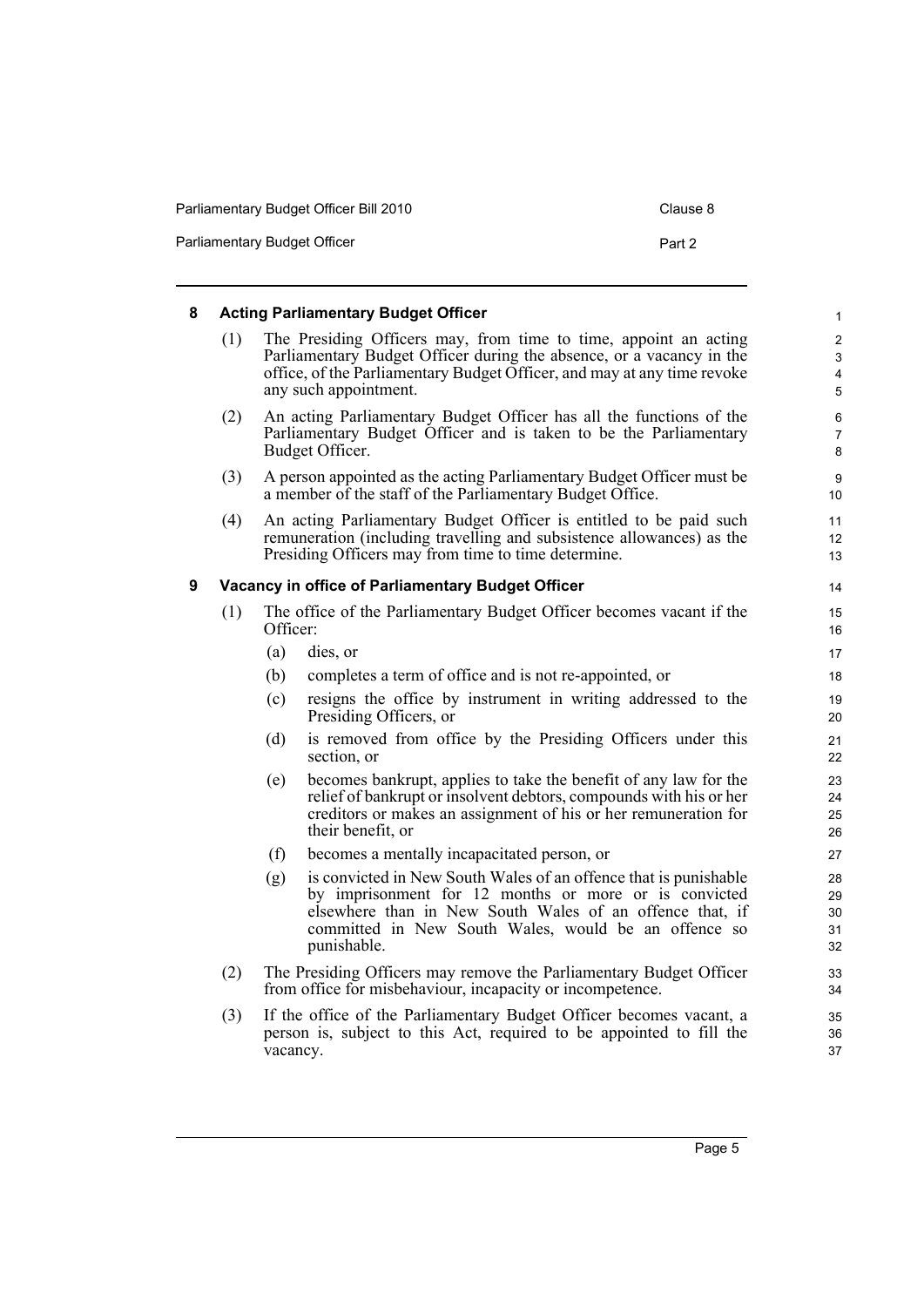#### Clause 10 Parliamentary Budget Officer Bill 2010

Part 2 **Parliamentary Budget Officer** 

#### <span id="page-13-0"></span>**10 Remuneration of Parliamentary Budget Officer**

The Parliamentary Budget Officer is entitled to be paid:

(a) remuneration in accordance with the *Statutory and Other Offices Remuneration Act 1975*, and

(b) such travelling and subsistence allowances as the Presiding Officers may from time to time determine.

#### <span id="page-13-1"></span>**11 Employment of staff and consultants—Parliamentary Budget Office**

- (1) Parliamentary staff may be employed by the Presiding Officers to assist the Parliamentary Budget Officer to exercise his or her functions. Those staff comprise the Parliamentary Budget Office.
- (2) The members of staff of the Parliamentary Budget Office are under the joint control of the Presiding Officers.
- (3) However, directions to the members of that staff in relation to the exercise of the functions of the Parliamentary Budget Officer may only be given by:
	- (a) the Parliamentary Budget Officer, or
	- (b) another member of staff of the Parliamentary Budget Office authorised to do so by the Parliamentary Budget Officer.
- (4) The Parliamentary Budget Officer may engage consultants to assist the Officer in the exercise of his or her functions.
- (5) Any such consultant is taken, for the purposes of this Act, to be a member of staff of the Parliamentary Budget Office.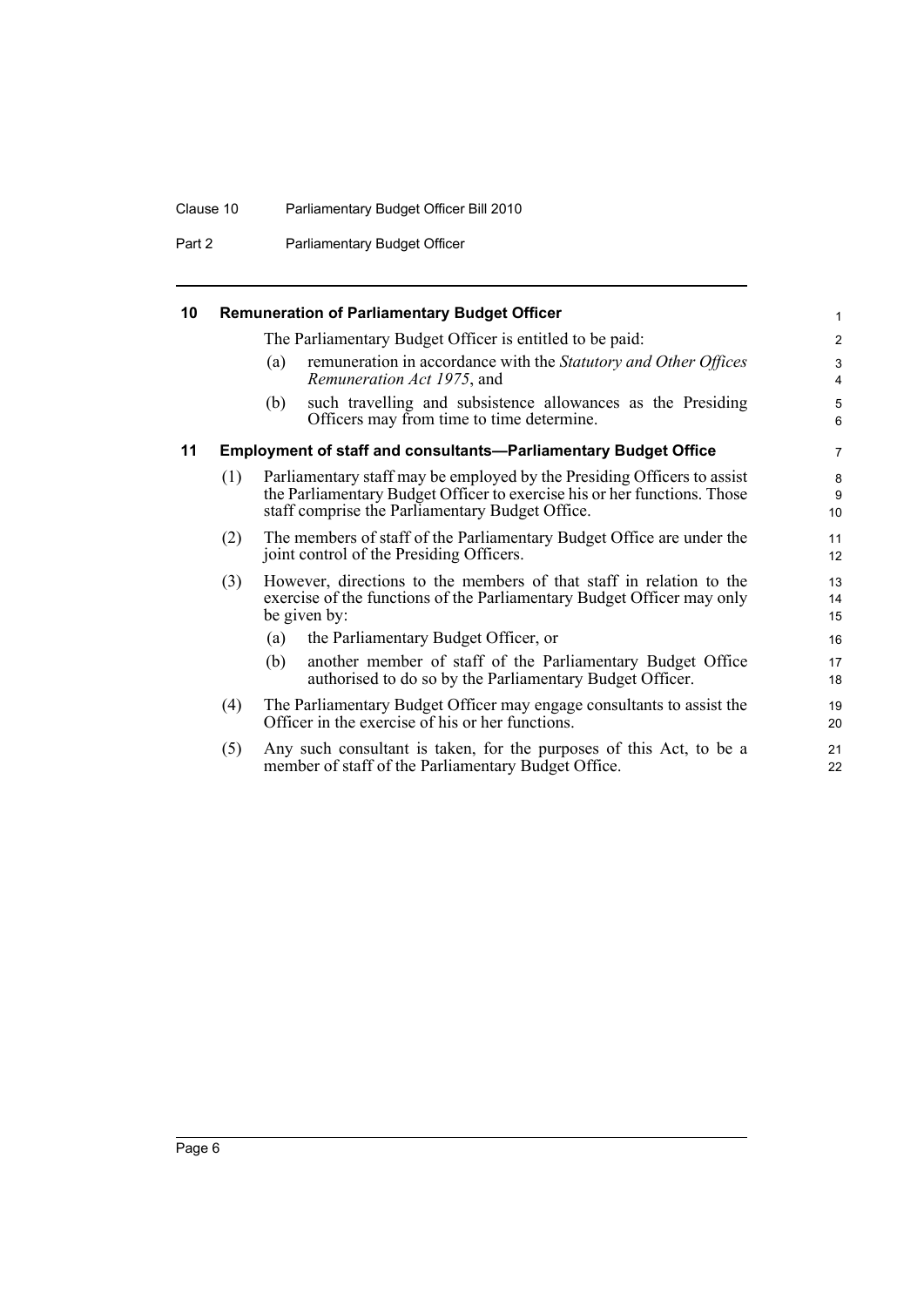Parliamentary Budget Officer Bill 2010 Clause 12

Functions **Part 3** 

1

# <span id="page-14-0"></span>**Part 3 Functions**

<span id="page-14-3"></span><span id="page-14-2"></span><span id="page-14-1"></span>

| 12 |                                                           |                                                                                                                                                                                                                                              | Functions relating to costings of election promises                                                                                                                                                                                                                      | $\mathbf{2}$                             |  |  |  |
|----|-----------------------------------------------------------|----------------------------------------------------------------------------------------------------------------------------------------------------------------------------------------------------------------------------------------------|--------------------------------------------------------------------------------------------------------------------------------------------------------------------------------------------------------------------------------------------------------------------------|------------------------------------------|--|--|--|
|    |                                                           |                                                                                                                                                                                                                                              | The Parliamentary Budget Officer has the functions conferred by or<br>under Part 4 in respect of the preparation of election policy costings.                                                                                                                            | 3<br>4                                   |  |  |  |
| 13 | Functions relating to advice etc to members of Parliament |                                                                                                                                                                                                                                              |                                                                                                                                                                                                                                                                          |                                          |  |  |  |
|    | (1)                                                       |                                                                                                                                                                                                                                              | The Parliamentary Budget Officer may also, at the request of any<br>member of Parliament:                                                                                                                                                                                | 6<br>$\overline{7}$                      |  |  |  |
|    |                                                           | (a)                                                                                                                                                                                                                                          | prepare a costing of a proposed policy of the member of<br>Parliament, and                                                                                                                                                                                               | 8<br>9                                   |  |  |  |
|    |                                                           | (b)                                                                                                                                                                                                                                          | provide any analysis, advice or briefing of a technical nature on<br>financial, fiscal and economic matters (including in relation to<br>the costing of proposals included in the State budget).                                                                         | 10 <sup>1</sup><br>11<br>12 <sup>2</sup> |  |  |  |
|    | (2)                                                       |                                                                                                                                                                                                                                              | The Parliamentary Budget Officer is to inform a member of Parliament<br>who makes a request under this section if the Officer is unable to<br>provide the costing or information requested and provide the reasons<br>why the costing or information cannot be provided. | 13<br>14<br>15<br>16                     |  |  |  |
|    | (3)                                                       | If the Parliamentary Budget Officer needs more information for the<br>purpose of responding to a request under this section, the Officer may<br>ask the member of Parliament who made the request to provide that<br>information in writing. |                                                                                                                                                                                                                                                                          |                                          |  |  |  |
|    | (4)                                                       |                                                                                                                                                                                                                                              | The functions of the Parliamentary Budget Officer under this section do<br>not extend to:                                                                                                                                                                                | 21<br>22                                 |  |  |  |
|    |                                                           | (a)                                                                                                                                                                                                                                          | providing any analysis, advice or briefing to committees of<br>Parliament, or                                                                                                                                                                                            | 23<br>24                                 |  |  |  |
|    |                                                           | (b)                                                                                                                                                                                                                                          | developing policy proposals on behalf of members of Parliament.                                                                                                                                                                                                          | 25                                       |  |  |  |
| 14 | <b>Operational plan</b>                                   |                                                                                                                                                                                                                                              |                                                                                                                                                                                                                                                                          |                                          |  |  |  |
|    | (1)                                                       |                                                                                                                                                                                                                                              | The Parliamentary Budget Officer must prepare an operational plan that<br>includes the following:                                                                                                                                                                        | 27<br>28                                 |  |  |  |
|    |                                                           | (a)                                                                                                                                                                                                                                          | the objectives of the Officer in exercising his or her functions and<br>a broad outline of the strategies of the Officer to achieve those<br>objectives,                                                                                                                 | 29<br>30<br>31                           |  |  |  |
|    |                                                           | (b)                                                                                                                                                                                                                                          | a schedule of the activities that the Officer proposes to undertake.                                                                                                                                                                                                     | 32                                       |  |  |  |
|    | (2)                                                       |                                                                                                                                                                                                                                              | The operational plan must be prepared as soon as practicable after the<br>commencement of this Part and after each State general election.                                                                                                                               | 33<br>34                                 |  |  |  |
|    | (3)                                                       |                                                                                                                                                                                                                                              | The Parliamentary Budget Officer must provide a draft of the<br>operational plan to the Presiding Officers.                                                                                                                                                              | 35<br>36                                 |  |  |  |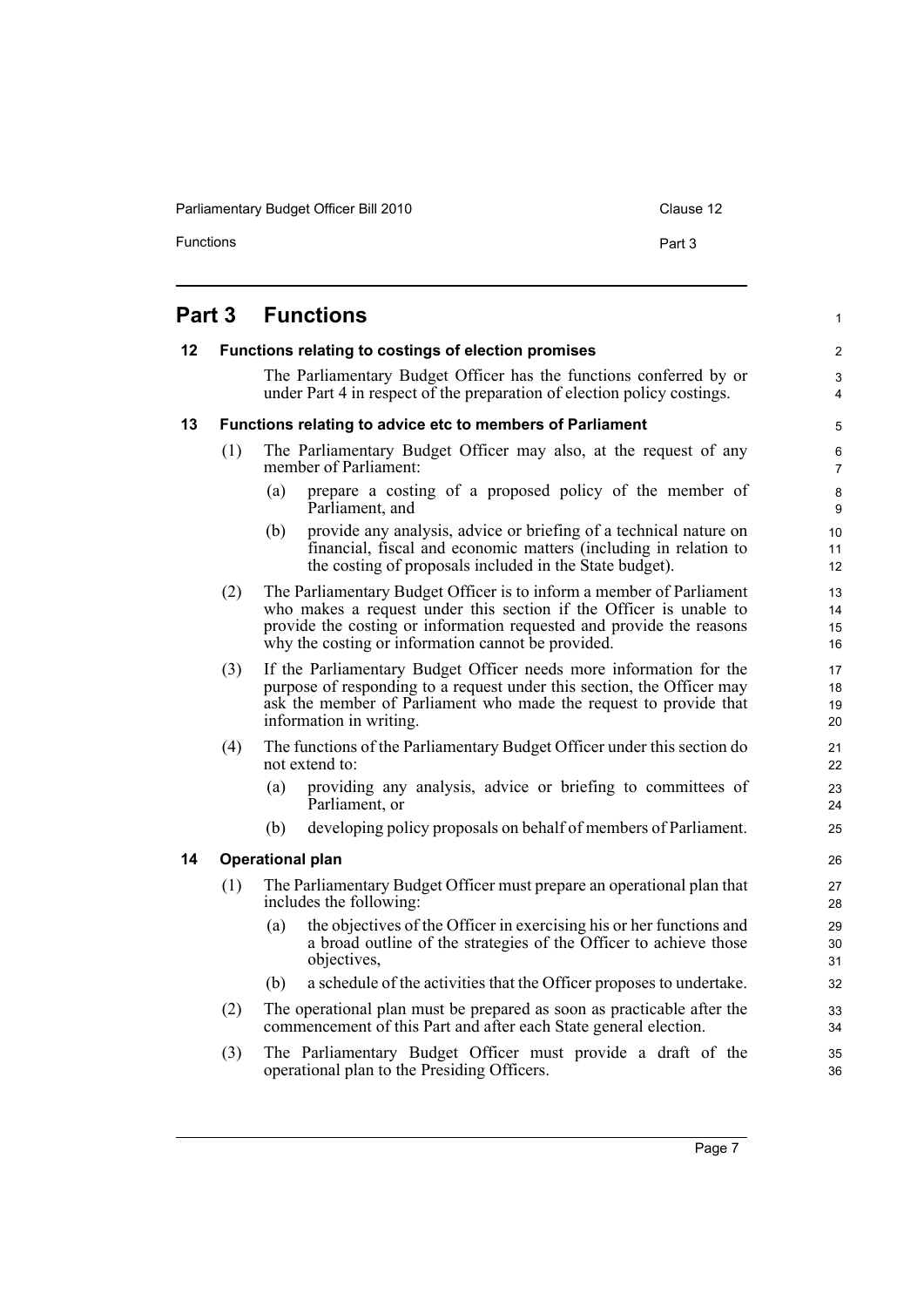#### Clause 15 Parliamentary Budget Officer Bill 2010

Part 3 Functions

|    | (4) | The Presiding Officers are to approve the draft plan or request the<br>Parliamentary Budget Officer to make changes to the draft plan and<br>submit the revised plan to the Presiding Officers for approval. | $\mathbf{1}$<br>$\overline{c}$<br>3 |
|----|-----|--------------------------------------------------------------------------------------------------------------------------------------------------------------------------------------------------------------|-------------------------------------|
|    | (5) | The Parliamentary Budget Officer may, with the approval of the<br>Presiding Officers, vary an approved operational plan at any time.                                                                         | $\overline{4}$<br>5                 |
|    | (6) | The approved operational plan, and any approved variation of the plan,<br>are required to be tabled in each House of Parliament by the Presiding<br>Officer of that House.                                   | 6<br>$\overline{7}$<br>8            |
|    | (7) | The Parliamentary Budget Officer must take the operational plan into<br>account in the exercise of his or her functions.                                                                                     | 9<br>10                             |
| 15 |     | Report of the Parliamentary Budget Officer to designated parliamentary<br>committees and monitoring by committees                                                                                            | 11<br>12                            |
|    | (1) | The Presiding Officers are to designate a committee of the Legislative<br>Assembly and a committee of the Legislative Council to which the<br>Parliamentary Budget Officer is to report under this section.  | 13<br>14<br>15                      |
|    | (2) | The Parliamentary Budget Officer is to furnish an annual report to both<br>designated committees, together with a copy of the current operational<br>plan of the Parliamentary Budget Officer.               | 16<br>17<br>18                      |
|    | (3) | The report is to relate to the activities of the Parliamentary Budget<br>Officer during the reporting period.                                                                                                | 19<br>20                            |
|    | (4) | The report may include such recommendations in respect of the future                                                                                                                                         | 21                                  |

- <span id="page-15-0"></span>(4) The report may include such recommendations in respect of the future activities of the Parliamentary Budget Officer and operational arrangements as he or she thinks appropriate.
- (5) The designated committees may monitor and review the operations of the Parliamentary Budget Officer and report to their respective House of Parliament on any matter relating to that Officer.

#### <span id="page-15-1"></span>**16 Parliamentary Budget Officer to have access to Government agencies**

- (1) The Parliamentary Budget Officer may, at any time, make a request for information from the head of any Government agency to assist the Officer in the preparation of a costing of an election or other policy under this Act.
- (2) The head of the Government agency must respond to such a request within 10 business days or such other period as is agreed between the head of the agency and the Parliamentary Budget Officer.
- (3) The head of the Government agency is not required to provide information in response to such a request if there is an overriding public interest against the disclosure of the information for the purposes of the *Government Information (Public Access) Act 2009* or if access to the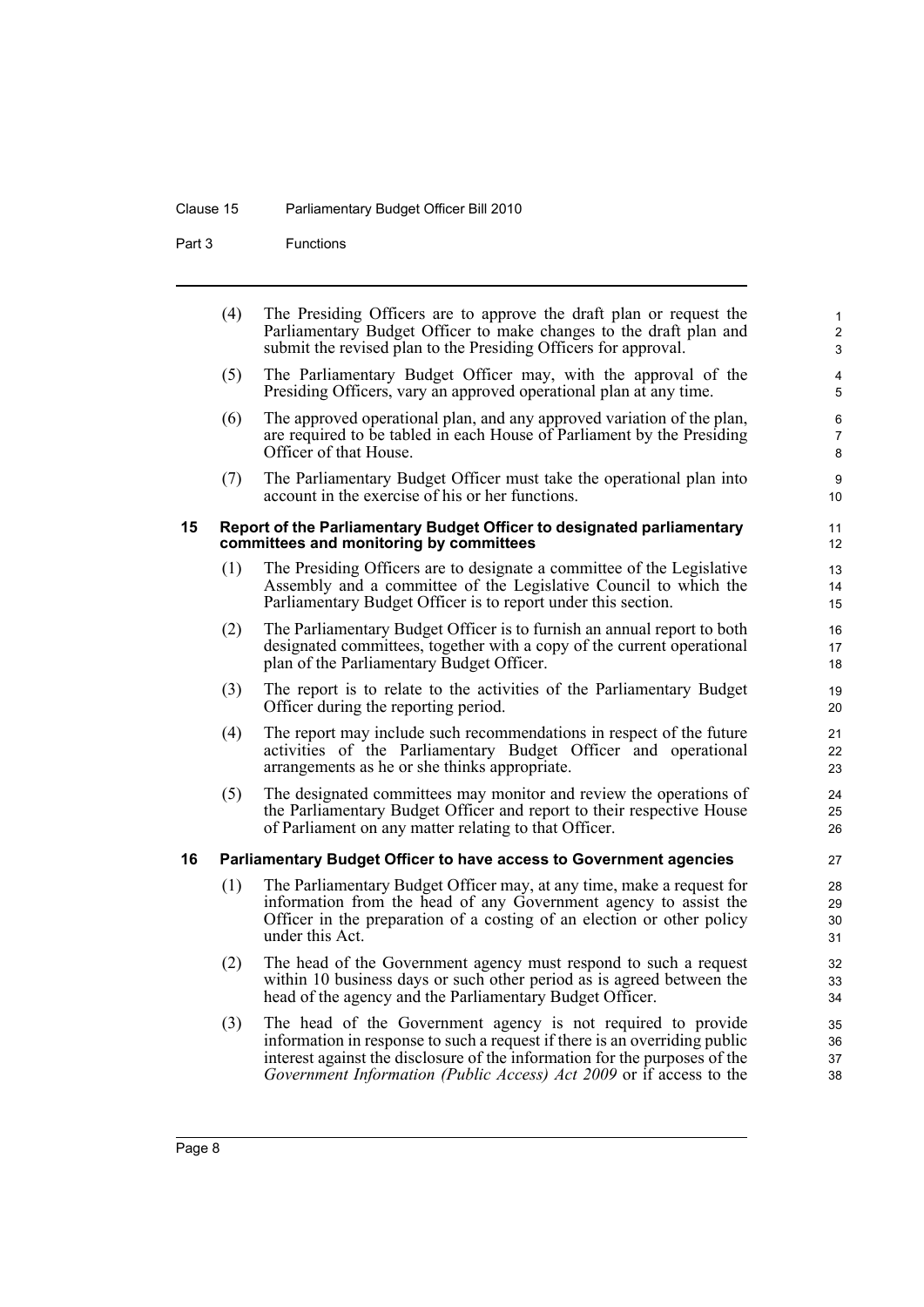Parliamentary Budget Officer Bill 2010 Clause 17 Functions **Part 3** 

<span id="page-16-0"></span>information would otherwise be denied under that Act. The head of the agency is to inform the Parliamentary Budget Officer of the reason for not providing the information. (4) The head of the Government agency must not disclose any information or document provided to him or her for the purposes of a request for information from the Parliamentary Budget Officer under this section except to a member of staff of the agency. Maximum penalty (subsection (4)): 50 penalty units. **17 Confidentiality of information or documents relating to election policy and other costings** (1) This section applies to any of the following information and documents: (a) information or documents provided to the Parliamentary Budget Officer by a parliamentary leader (or on his or her behalf) for the purposes of an election policy costing under Part 4, (b) information or documents provided to the Parliamentary Budget Officer by a member of Parliament (or on his or her behalf) for the purposes of a costing under this Part of any policy of the member, (c) information or documents prepared by the Parliamentary Budget Officer for the purposes of any such costing. (2) The Parliamentary Budget Officer, or any member of staff of the Parliamentary Budget Office, must not disclose any such information or document except: (a) in the case of an election costing request by a parliamentary leader—to that leader, or (b) in the case of any other costing request by a member of Parliament—to that member, or (c) in any case—to another member of staff of the Parliamentary Budget Office. Maximum penalty: 50 penalty units. (3) This section does not apply to any information or document: 1  $\overline{2}$ 3 4 5 6 7 8 9 10 11 12 13 14 15 16 17 18 19 20 21 22 23  $24$ 25 26 27 28 29 30 31 32

- (a) if the information or document relates to an election policy costing or election costing request that the Parliamentary Budget Officer is authorised or required to publicly release by this Act, or
- (b) if the information or document has already been lawfully published, or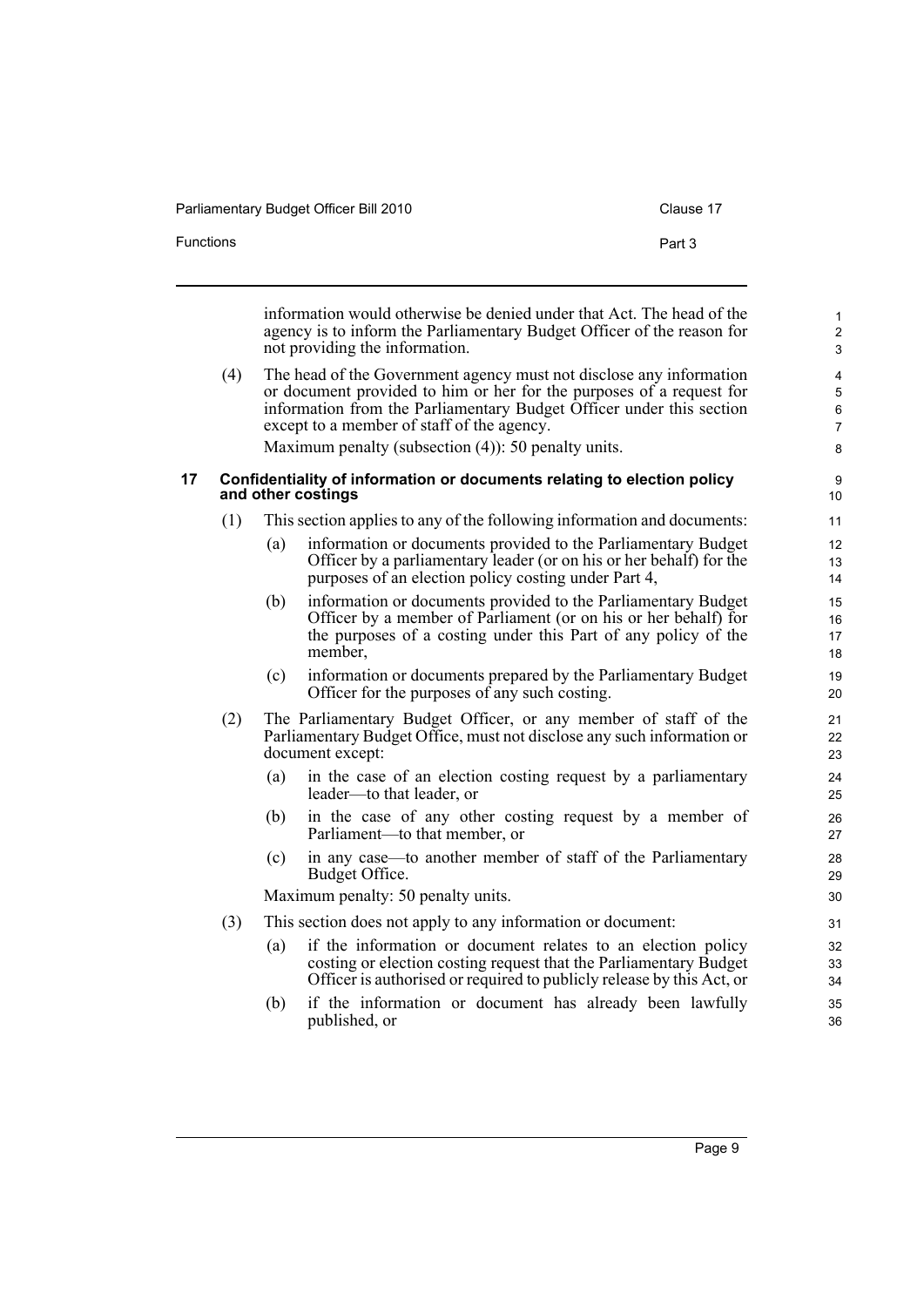#### Clause 17 Parliamentary Budget Officer Bill 2010

Part 3 Functions

(c) if the person disclosing the information or document became aware of the information or obtained the document otherwise than in the course of an election policy or other costing under this Act.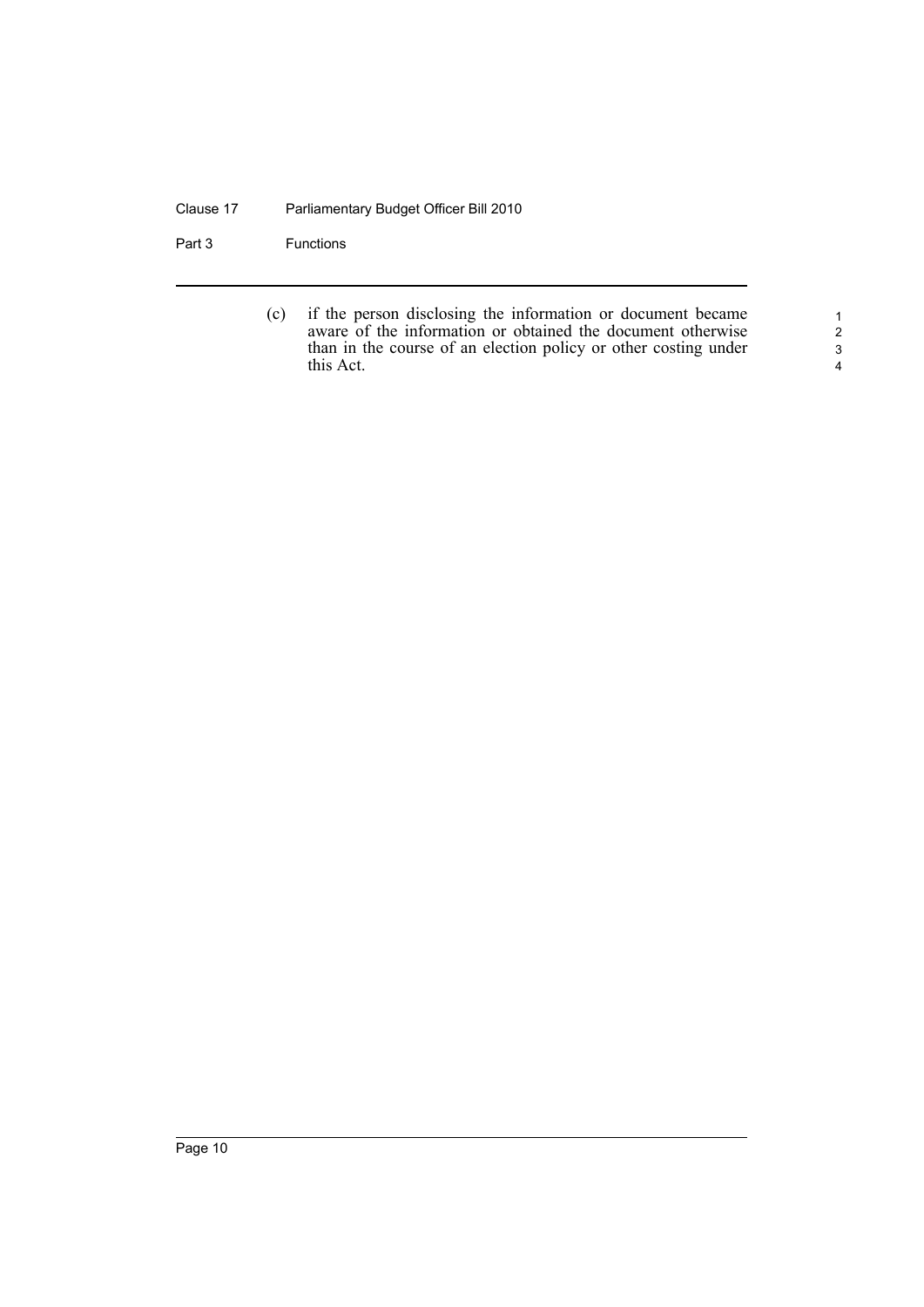Parliamentary Budget Officer Bill 2010 Clause 18

Election policy costings **Part 4** 

<span id="page-18-3"></span><span id="page-18-2"></span><span id="page-18-1"></span><span id="page-18-0"></span>

|    |                                                                   | <b>Part 4 Election policy costings</b>                                                                                                                                                                                                                                                    | $\mathbf{1}$                   |  |  |  |
|----|-------------------------------------------------------------------|-------------------------------------------------------------------------------------------------------------------------------------------------------------------------------------------------------------------------------------------------------------------------------------------|--------------------------------|--|--|--|
|    | <b>Division 1</b><br><b>Requests for election policy costings</b> |                                                                                                                                                                                                                                                                                           |                                |  |  |  |
| 18 |                                                                   | Request for election policy costings by parliamentary leaders                                                                                                                                                                                                                             |                                |  |  |  |
|    | (1)                                                               | A parliamentary leader may, in accordance with this Part, request the<br>Parliamentary Budget Officer to prepare costings of publicly<br>announced or proposed policies.                                                                                                                  | 4<br>5<br>6                    |  |  |  |
|    | (2)                                                               | An election costing request may only be made in relation to policies that<br>are announced or proposed for implementation after the next State<br>general election.                                                                                                                       | $\overline{7}$<br>$\bf 8$<br>9 |  |  |  |
|    | (3)                                                               | A parliamentary leader may make an election costing request in relation<br>to a policy publicly announced or proposed by that leader or in relation<br>to a policy publicly announced by another parliamentary leader.                                                                    | 10<br>11<br>12 <sup>2</sup>    |  |  |  |
|    | (4)                                                               | An election costing request made in relation to a policy publicly<br>announced by another parliamentary leader is to be disregarded if an<br>election costing request for substantially the same policy is made by that<br>other parliamentary leader.                                    | 13<br>14<br>15<br>16           |  |  |  |
|    | (5)                                                               | An election costing request may relate to proposed changes in<br>expenditure or revenue.                                                                                                                                                                                                  | 17<br>18                       |  |  |  |
|    | (6)                                                               | An election costing request must:                                                                                                                                                                                                                                                         | 19                             |  |  |  |
|    |                                                                   | be in writing, and<br>(a)                                                                                                                                                                                                                                                                 | 20                             |  |  |  |
|    |                                                                   | (b)<br>outline fully each policy to be costed, giving all relevant details<br>for the purpose of costing the policy, and                                                                                                                                                                  | 21<br>22                       |  |  |  |
|    |                                                                   | state the purpose or intention of the policy.<br>(c)                                                                                                                                                                                                                                      | 23                             |  |  |  |
|    | (7)                                                               | For the purposes of this section, a policy is taken to be announced or<br>proposed by a parliamentary leader if it is announced or proposed by a<br>member of Parliament on behalf of the leader or of the party concerned.                                                               | 24<br>25<br>26                 |  |  |  |
| 19 |                                                                   | Period during which election policy costings may be requested                                                                                                                                                                                                                             | 27                             |  |  |  |
|    | (1)                                                               | An election costing request may be made at any time during the period<br>before a State general election is due to be held, being the period<br>commencing on the day on which the last State budget before the<br>election is presented to Parliament (the <i>pre-election period</i> ). | 28<br>29<br>30<br>31           |  |  |  |
|    | (2)                                                               | For the purposes of the State general election due to be held on<br>26 March<br>pre-election<br>the<br>period<br>2011,<br>commences<br>on<br>25 January 2011.                                                                                                                             | 32<br>33<br>34                 |  |  |  |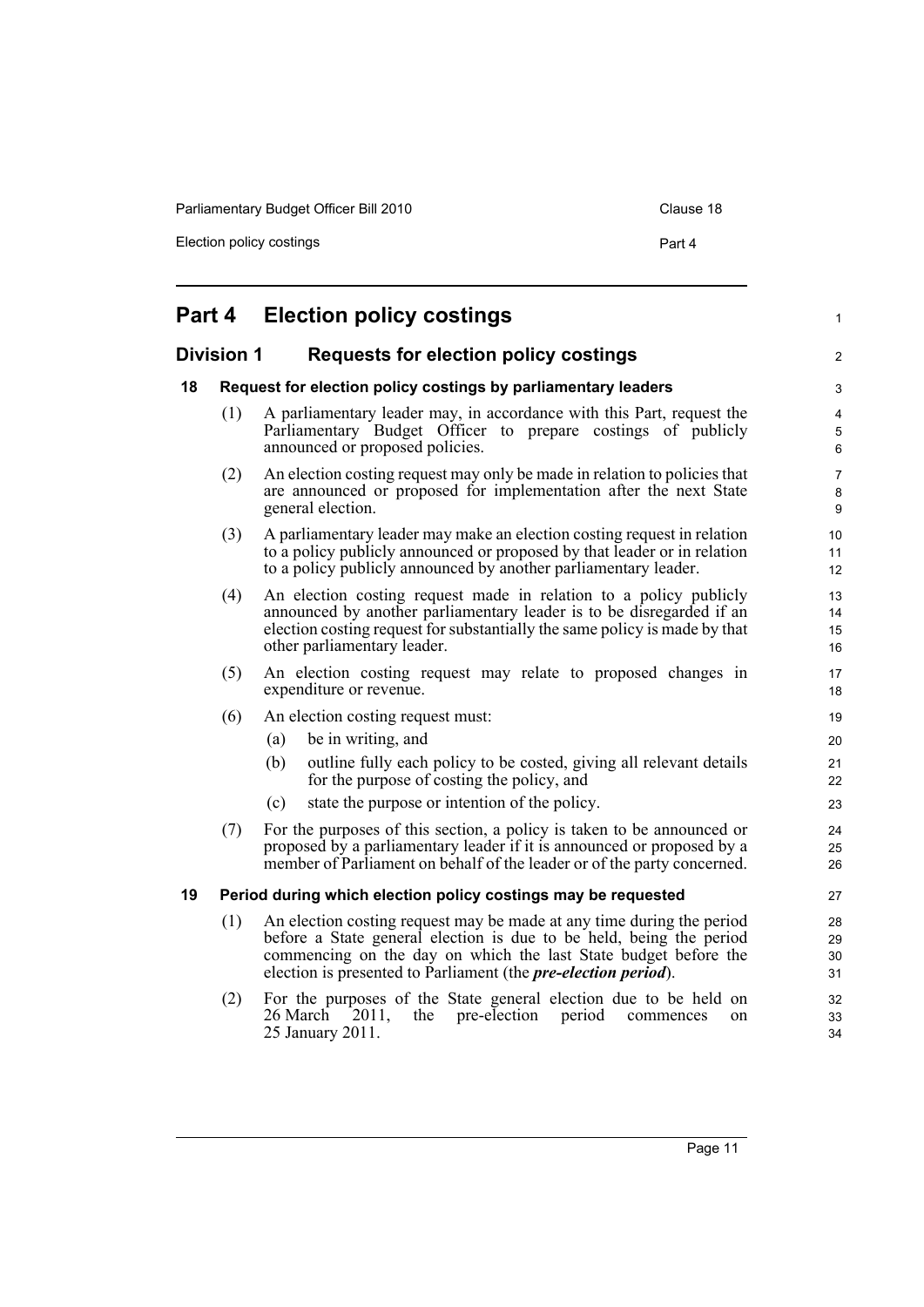#### Clause 20 Parliamentary Budget Officer Bill 2010

Part 4 **Election policy costings** 

#### <span id="page-19-0"></span>**20 Withdrawal of election costing requests**

(1) A parliamentary leader may, by notice in writing given to the Parliamentary Budget Officer, withdraw any election costing request that he or she has made.

8  $\alpha$ 

(2) An election costing request may be withdrawn at any time before the election policy costing is provided to the parliamentary leader who made the request.

#### <span id="page-19-1"></span>**Division 2 Parliamentary Budget Officer to prepare costings of election policies**

#### <span id="page-19-2"></span>**21 Parliamentary Budget Officer to prepare costings of election policies**

- (1) As soon as possible after receiving an election costing request, the Parliamentary Budget Officer is to:
	- (a) prepare a costing of the policy concerned, and
	- (b) provide the costing to the parliamentary leader who made the request.
- (2) The Parliamentary Budget Officer is to inform a parliamentary leader who makes an election costing request of any costing that the Officer is unable to provide and of the reason that the costing cannot be provided.
- (3) If the Parliamentary Budget Officer needs more information for the purpose of costing a policy, the Officer may ask the parliamentary leader who made the election costing request (or who announced or proposed the policy) to provide that information in writing.
- (4) A parliamentary leader is required to notify the Parliamentary Budget Officer of the public announcement by that leader of policies that have been costed by the Officer.

#### <span id="page-19-3"></span>**22 Public release of election policy costings**

- (1) A parliamentary leader may publicly release an election policy costing provided to that leader by the Parliamentary Budget Officer.
- (2) The Parliamentary Budget Officer is required to publicly release an election costing request and the election policy costing when the parliamentary leader who requested the costing notifies the Officer that the policy has been publicly announced.
- (3) If the Parliamentary Budget Officer considers that an election policy costing provided by the Officer has been publicly misrepresented, the Officer may issue a public statement to correct the misrepresentation.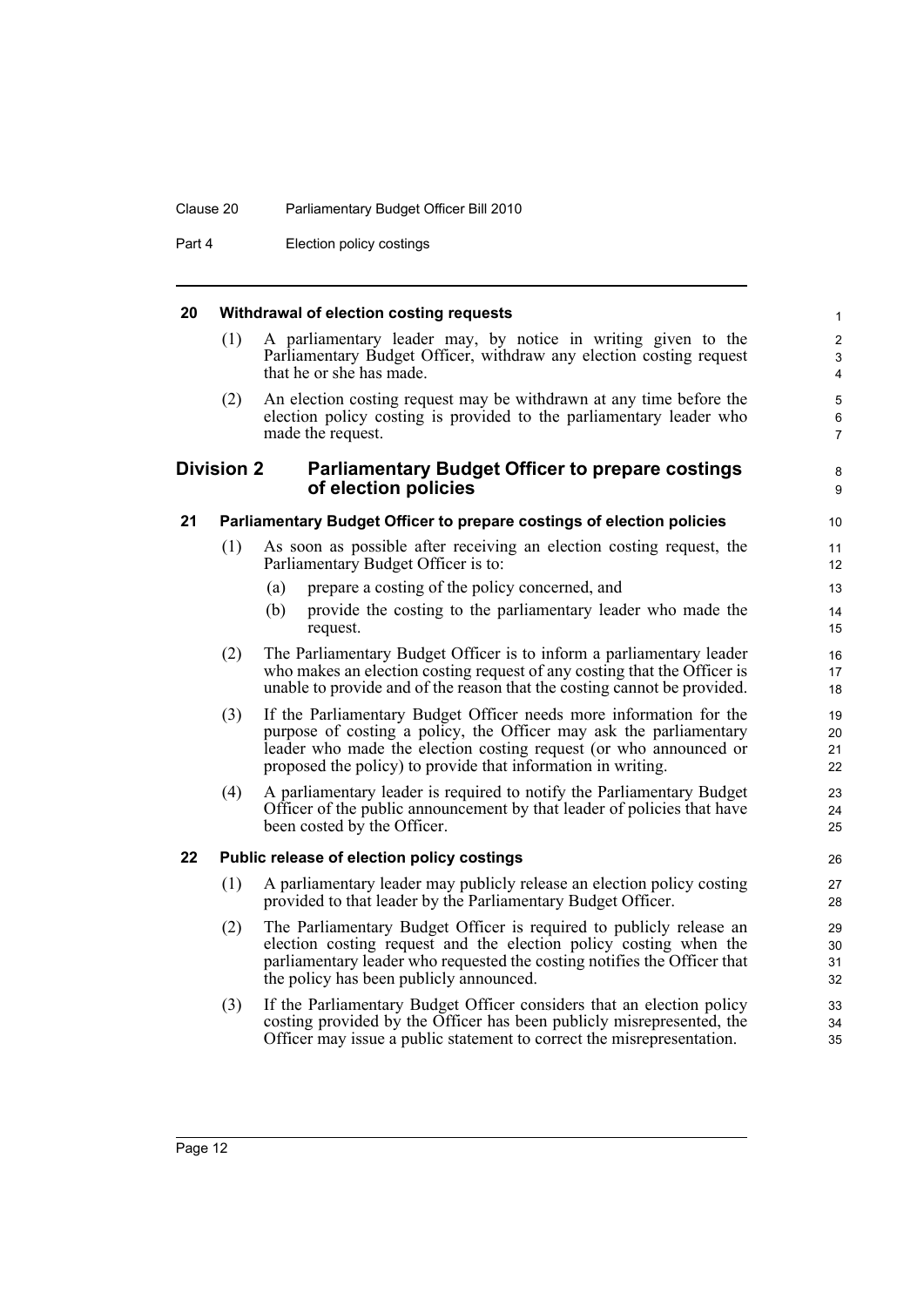Election policy costings **Part 4** 

<span id="page-20-2"></span><span id="page-20-1"></span><span id="page-20-0"></span>

| 23 | <b>Budget impact statements for all costed policies</b>  |                                                                                                                                                                                                                                                                                  |                                       |  |  |
|----|----------------------------------------------------------|----------------------------------------------------------------------------------------------------------------------------------------------------------------------------------------------------------------------------------------------------------------------------------|---------------------------------------|--|--|
|    | (1)                                                      | The Parliamentary Budget Officer is to prepare, during the pre-election<br>period, a separate budget impact statement for the respective policies of<br>each parliamentary leader that have been costed under this Part.                                                         | $\overline{c}$<br>3<br>$\overline{4}$ |  |  |
|    | (2)                                                      | A budget impact statement is to list the relevant costed policies and<br>show:                                                                                                                                                                                                   | 5<br>6                                |  |  |
|    |                                                          | a summary of the assessed financial impact of each costed policy,<br>(a)<br>and                                                                                                                                                                                                  | $\overline{7}$<br>8                   |  |  |
|    |                                                          | (b)<br>the total net financial impact of all the costed policies,                                                                                                                                                                                                                | 9                                     |  |  |
|    |                                                          | on the current year's State budget and on the forward estimates for the<br>period to which the pre-election half-yearly budget review relates. The<br>budget impact statement is also to show the impact of all the costed<br>policies on the State's net financial liabilities. | 10<br>11<br>12<br>13                  |  |  |
|    | (3)                                                      | The Parliamentary Budget Officer is to provide, on the day that is the<br>fifteenth last day before the State general election is due to be held, a<br>draft budget impact statement to each parliamentary leader in relation to<br>his or her respective policies.              | 14<br>15<br>16<br>17                  |  |  |
|    |                                                          | Note. For the purposes of the State general election due to be held on<br>26 March 2011, the draft statements are to be provided on 11 March 2011.                                                                                                                               | 18<br>19                              |  |  |
|    | (4)                                                      | A parliamentary leader may, within 48 hours after being provided with<br>a draft budget impact statement, notify the Parliamentary Budget<br>Officer in writing of his or her final list of costed policies for inclusion<br>in the budget impact statement.                     | 20<br>21<br>22<br>23                  |  |  |
|    | (5)                                                      | The Parliamentary Budget Officer is to:                                                                                                                                                                                                                                          | 24                                    |  |  |
|    |                                                          | revise the draft budget impact statements in accordance with any<br>(a)<br>such notification, and                                                                                                                                                                                | 25<br>26                              |  |  |
|    |                                                          | publicly release all the final budget impact statements on the day<br>(b)<br>that is the fifth last day before the State general election is due to<br>be held.                                                                                                                  | 27<br>28<br>29                        |  |  |
|    |                                                          | Note. For the purposes of the State general election due to be held on<br>26 March 2011, the final statements are to be released on 21 March 2011.                                                                                                                               | 30<br>31                              |  |  |
|    | (6)                                                      | When the Parliamentary Budget Officer releases a budget impact<br>statement, the Officer is also required to publicly release election<br>costing requests and the election policy costings for all policies listed in<br>the budget impact statement.                           | 32<br>33<br>34<br>35                  |  |  |
|    | <b>Division 3</b>                                        | <b>General election costing provisions</b>                                                                                                                                                                                                                                       | 36                                    |  |  |
| 24 | <b>Pre-election statement of uncommitted State funds</b> |                                                                                                                                                                                                                                                                                  |                                       |  |  |
|    |                                                          | The Secretary of the Treasury is to publicly release, at the same time as<br>the public release of the pre-election half-yearly budget review, a                                                                                                                                 | 38<br>39                              |  |  |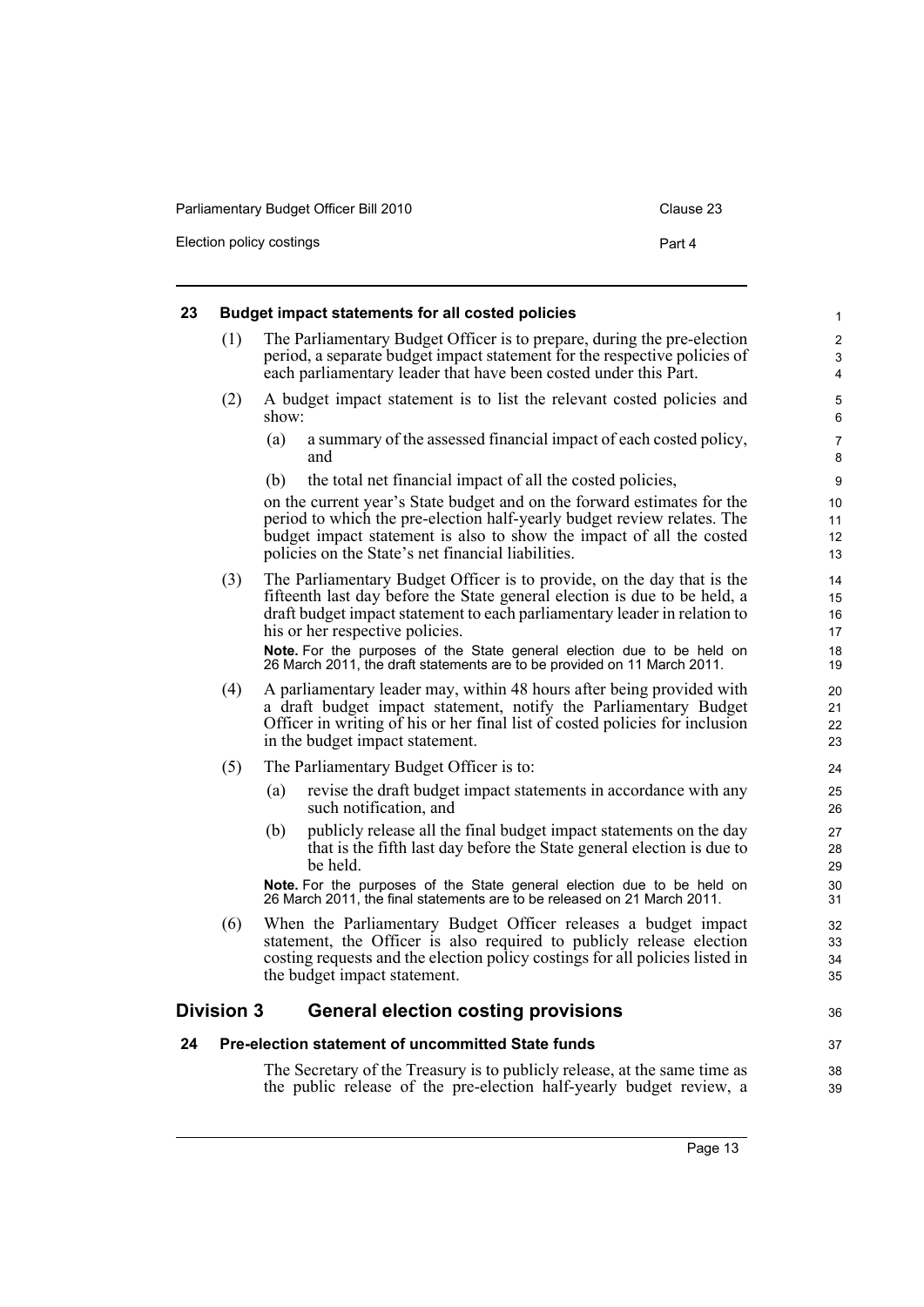#### Clause 25 Parliamentary Budget Officer Bill 2010

Part 4 **Election policy costings** 

statement of the amount of uncommitted funds that are available (within the revised estimates of recurrent and capital expenditures) to meet any future expenditure commitments for the General Government Sector for the period to which the review relates.

#### <span id="page-21-0"></span>**25 Parliamentary Budget Officer guidelines**

The Parliamentary Budget Officer may issue guidelines for the purposes of the making of election costing requests and the preparation of election policy costings and budget impact statements under this Part.

#### <span id="page-21-1"></span>**26 Revision of election policy costings and budget impact statements to correct any errors**

The Parliamentary Budget Officer may revise an election policy costing or budget impact statement under this Part at any time after it is made to correct any error, and provide or release the revised costing or statement.

#### <span id="page-21-2"></span>**27 Nominee may act for parliamentary leader**

Any function of a parliamentary leader under this Part may be exercised on his or her behalf by a nominee of the leader, being a person nominated by the leader from time to time by notice in writing to the Parliamentary Budget Officer.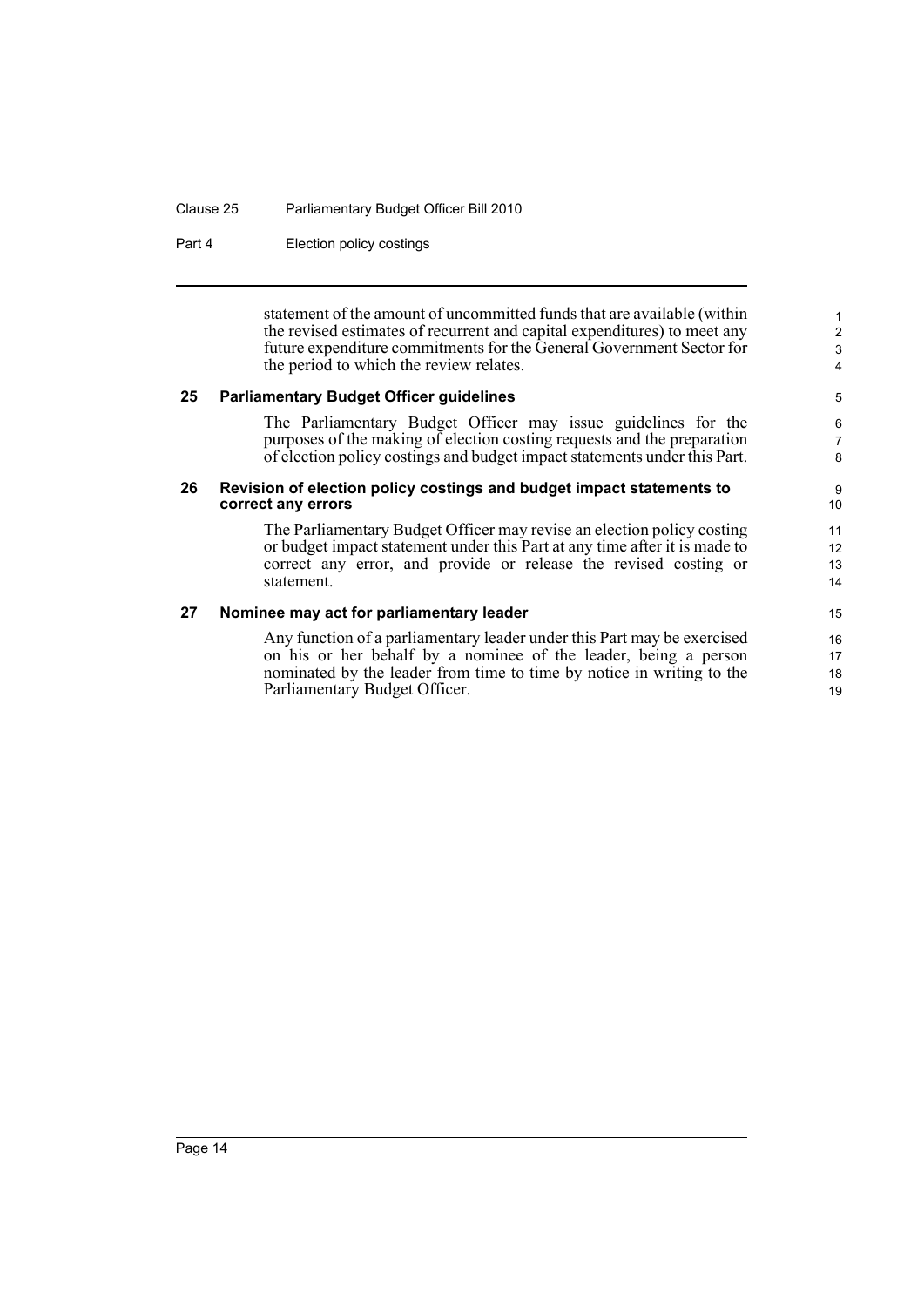Parliamentary Budget Officer Bill 2010 Clause 28

<span id="page-22-2"></span><span id="page-22-1"></span><span id="page-22-0"></span>

| Part 5 |     |                                    | <b>Miscellaneous</b>                                                                                                                                                                                                                                                        | 1                             |
|--------|-----|------------------------------------|-----------------------------------------------------------------------------------------------------------------------------------------------------------------------------------------------------------------------------------------------------------------------------|-------------------------------|
| 28     |     | Nature of proceedings for offences |                                                                                                                                                                                                                                                                             |                               |
|        |     |                                    | Proceedings for an offence under this Act may be dealt with summarily<br>before the Local Court.                                                                                                                                                                            | $\mathfrak{S}$<br>4           |
| 29     |     | <b>Regulations</b>                 |                                                                                                                                                                                                                                                                             | 5                             |
|        | (1) |                                    | The Governor may make regulations, not inconsistent with this Act, for<br>or with respect to any matter that by this Act is required or permitted to<br>be prescribed or that is necessary or convenient to be prescribed for<br>carrying out or giving effect to this Act. | 6<br>$\overline{7}$<br>8<br>9 |
|        | (2) |                                    | The regulations may contain provisions of a savings or transitional<br>nature consequent on the enactment of the following Acts:                                                                                                                                            | 10 <sup>°</sup><br>11         |
|        |     | this Act                           |                                                                                                                                                                                                                                                                             | 12 <sup>2</sup>               |
|        | (3) |                                    | Any such provision may, if the regulations so provide, take effect from<br>the date of assent to the Act concerned or a later date.                                                                                                                                         | 13<br>14                      |
|        | (4) |                                    | To the extent to which any such provision takes effect from a date that<br>is earlier than the date of its publication on the NSW legislation website,<br>the provision does not operate so as:                                                                             | 15<br>16<br>17                |
|        |     | (a)                                | to affect, in a manner prejudicial to any person (other than the<br>State or an authority of the State), the rights of that person<br>existing before the date of its publication, or                                                                                       | 18<br>19<br>20                |
|        |     | (b)                                | to impose liabilities on any person (other than the State or an<br>authority of the State) in respect of anything done or omitted to<br>be done before the date of its publication.                                                                                         | 21<br>22<br>23                |
| 30     |     | <b>Review of Act</b>               |                                                                                                                                                                                                                                                                             | 24                            |
|        | (1) |                                    | The Minister is to review this Act to determine whether the policy<br>objectives of the Act remain valid and whether the terms of the Act<br>remain appropriate for securing those objectives.                                                                              | 25<br>26<br>27                |
|        | (2) |                                    | The review is to be undertaken as soon as possible after the period of<br>5 years from the date of assent to this Act.                                                                                                                                                      | 28<br>29                      |
|        | (3) |                                    | A report on the outcome of the review is to be tabled in each House of<br>Parliament within 12 months after the end of the period of 5 years.                                                                                                                               | 30<br>31                      |
| 31     |     | <b>2006 No 89</b>                  | Repeal of Charter of Budget Honesty (Election Promises Costing) Act                                                                                                                                                                                                         | 32<br>33                      |
|        |     |                                    | The Charter of Budget Honesty (Election Promises Costing) Act 2006                                                                                                                                                                                                          | 34                            |

<span id="page-22-4"></span><span id="page-22-3"></span>is repealed.

35